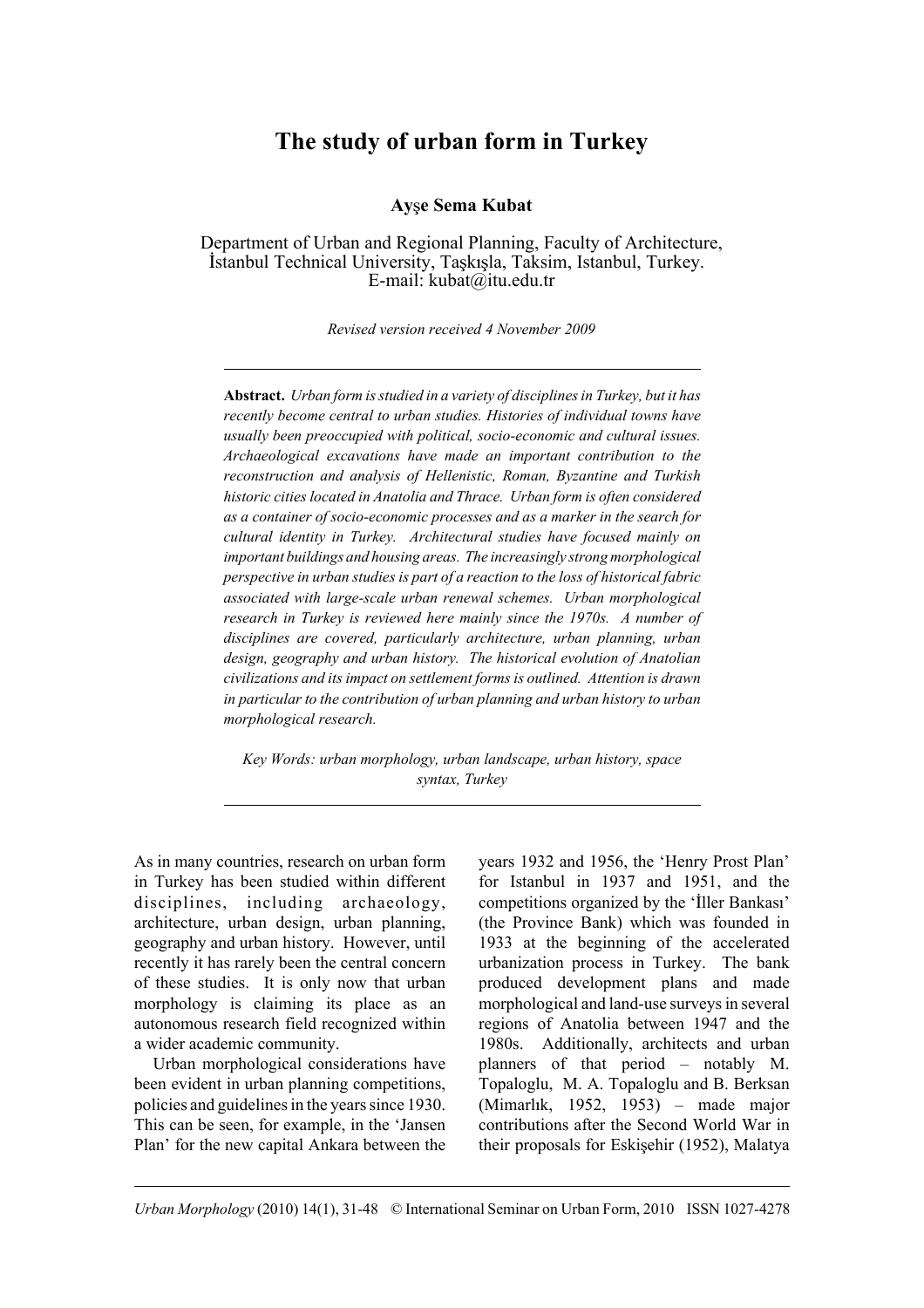(1954), Samsun (1956), Adapazarı (1957), Adana (1967) and Konya (1963). In addition to the Province Bank of Turkey, the Ministry of Development and Housing and several municipalities organized urban planning competitions and produced development plans for a number of settlements which influenced the plans for urban investment during that period. The morphological surveys they undertook also helped new methods of analysis to be considered for planning purposes.

# **Studies of the history of urban form in Anatolia**

# *Archaeological studies of urban structure*

Anatolia is rich in architecture and urban structure, reflecting its geographical location and the influence of several civilizations. The history of the dwellings and settlements of Anatolia has been the subject of an exhibition and book prepared for Habitat II conferences (Sey, 1996). The contributions in the book provide a source for historical morphological conspectuses of Anatolia.

Archaeologists such as Mellaart (1967) have made an important contribution towards understanding the form of the prehistoric city of Çatalhöyük, which originated in the central part of Anatolia between 7500 BC and 5700 BC. Mellaart, who introduced this Anatolian *tell* to the world, suggests that defence may have been the basic reason for the construction in Çatalhöyük of dwellings without doorways, the sole entry being through the roof. Dwellings represent the centre of human life, and thus the rectangular housing units, made of mud bricks and constructed wall to wall, are the dominant elements of Çatalhöyük. Hodder (1996) believes that the practice and ideology of the continuity of individual households dominated the patterning of Çatalhöyük which is the largest and best preserved Neolithic site found to date. The dominance of the social role of the house and the location of the large open spaces where rituals could have taken place shaped the morphological structure of the settlement design which was largely based on the individual households, each increasingly independent, with its own boundary walls, rituals and history.

Settlements of the Hellenistic, Roman and Byzantine traditions have played a major role in the formation of Anatolian cities. Archaeological research on these classical sites has made it possible in a number of cases to reconstruct the development of their street patterns. The layout of the small town of Priene is cited by Cohen (2001) as an example of a model planning system of the classical period, with rectilinear street blocks, plots and public spaces.

From the fifth century BC, public squares and buildings became the dominant elements of the form of cities. In Priene and Miletus large areas were reserved for the construction of public buildings in the city centres. The public sector, rather than the private sector, dominated the Greek *polis*, as is well shown in Bergama and Ephesus. This dominance peaked during the Roman Empire. The Byzantine era brought a resurgence of the private sector (Kolb, 1996).

# *Ottoman and Turkish towns*

Cities of Ottoman and Turkish origin exhibit a distinctive morphological structure, reflecting in particular the grounding of their cultural, religious and social patterns in Islam. According to Özcan (2006) surveys of the cultural development of Byzantine settlements in Anatolia and Turkish urbanization in Central Asia and Iran during the Seljuk period between 1075 and 1277 have revealed the urban models of this period. The evolution of the Turkish city in Anatolia was also studied by Tanyeli (1987), who explored the inheritance from the Hellenistic and Byzantine periods. The transition from the pre-Turkish city to the Turkish one is a cultural transformation. The structural changes in the cities of south-east Anatolia had begun before the Turks. The influence of the Turks and Islam between the eleventh and the fifteenth centuries is accepted as the first stage in the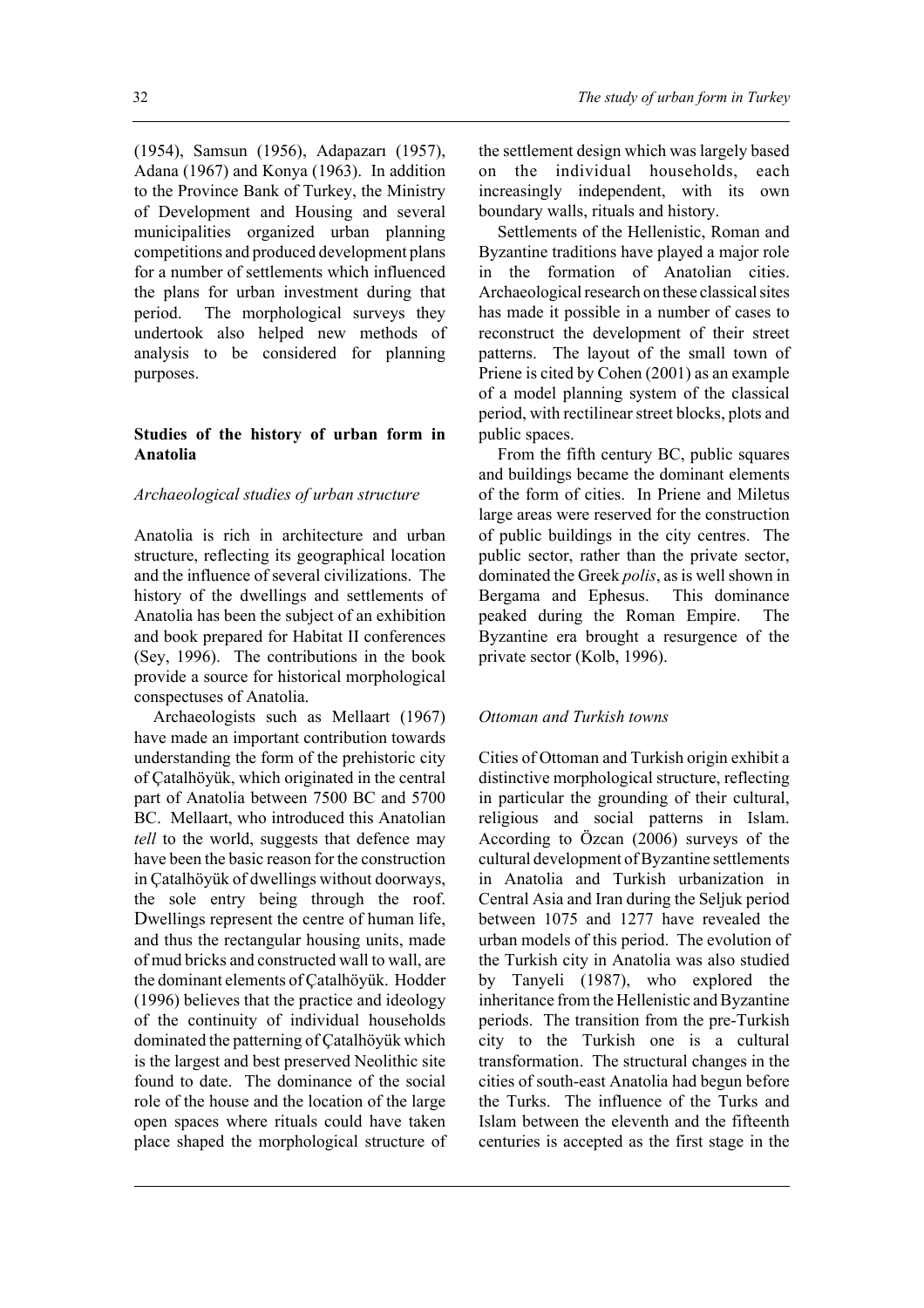evolution of the Anatolian-Turkish city.

The establishment of the Ottoman city and aspects of the social and religious influences on the form of cities during the foundation of the Ottoman Empire have been studied by Yenen (1992). She illustrates the characteristics of Turkish cities of the Ottoman period in her study of the spatial organization of the city of Bursa from the late-fourteenth century to the end of the sixteenth century. The Ottomans employed systematic measures, such as resettlement policies linked to voluntary and forced migrations, rearrangement of the network of trade routes and the establishment of social service institutions, to develop strategic cities as administrative, commercial and cultural centres. They interpreted the *wakf* (pious foundation) as an institution to supply the religious and socio-economic needs of society through service facilities and buildings and created *imaret* complexes (charity establishments for distributing food to the poor) which were founded and managed by the *wakf* institution. These principles, especially the institution of the *wakf-imaret* system, played an important role in the creation and development of Turkish cities.

The changes that have occurred over time in the organization of urban life in Turkey are examined by Tekeli (1973, 1980) between the sixteenth and twentieth centuries. He focuses on the largest cities because of the greater availability of the data for them and their more fully developed period characteristics. The influence of social structure on urban spatial organization is considered in terms of the settlement pattern, the demographic processes and the changes in the structure and form of cities.

According to Tekeli, the Ottoman Empire remained heterogeneous in both religion and ethnicity in order to maintain social order. A special type of social organization (the *millet*) was formed along both communal and religious lines for the Muslims, the Greek Orthodox Church, the Armenians and the Jews. Each developed its own social characteristics and these were reflected in the structure of the Ottoman city. One outcome of the Islamic conception of separation of private

and public spaces is the functional division of urban space. Activities of commerce (*çarŞI*) and production are concentrated in the city centre while the residential districts (*mahalle*) are located in the outer urban areas. This functional division is clearly identifiable within the urban form: the architectural typologies of commercial and residential uses and their disposition in space are completely different. The *hans* (caravanserais)*, bedestens* (traditional covered bazaars selling valuable goods)*, arastas* (sections of the bazaar occupied by particular types of craftsmen), rows of shops and warehouses form a dense urban fabric in the centre. In contrast, development densities in the residential districts of the surrounding areas are lower and the dimensions of urban blocks are greater.

The residential district (*mahalle*) in Anatolian towns is generally associated with a particular mosque, large or small. It comprises one or more streets in which the inhabitants have a considerable sense of social solidarity (Çadırcı, 1996). The 'neighbourhoods' that were the settlement units of old Turkish cities maintained the same organization principles until the early-twentieth century and were the basis of the social organization of the Ottomans (Aru, 1996). They were clearly distinguished from one another by groups of trees, vegetable plots and market gardens. Each neighbourhood had certain characteristics, with a core area containing, for example, a mosque, shops, tea houses, a library, a *madrasa* and a soup-kitchen. Until the Constitutional (*Tanzimat*) reforms, these institutions and services were very important for the development of cultural life (Yücel, 1996).

Pinon (2002) developed a method for analysing the urban structure of the Ottoman cities in Anatolia and the Balkans in terms of streets, parcels (lots) and housing units. He compared the Anatolian cities shaped during the Ottoman period with both their Islamic-Arabic counterparts and medieval cities of Europe. He proposed a typology of urban texture based on, for example, street pattern, density of different grid types, and density of cul-de-sac streets (Pinon, 1989).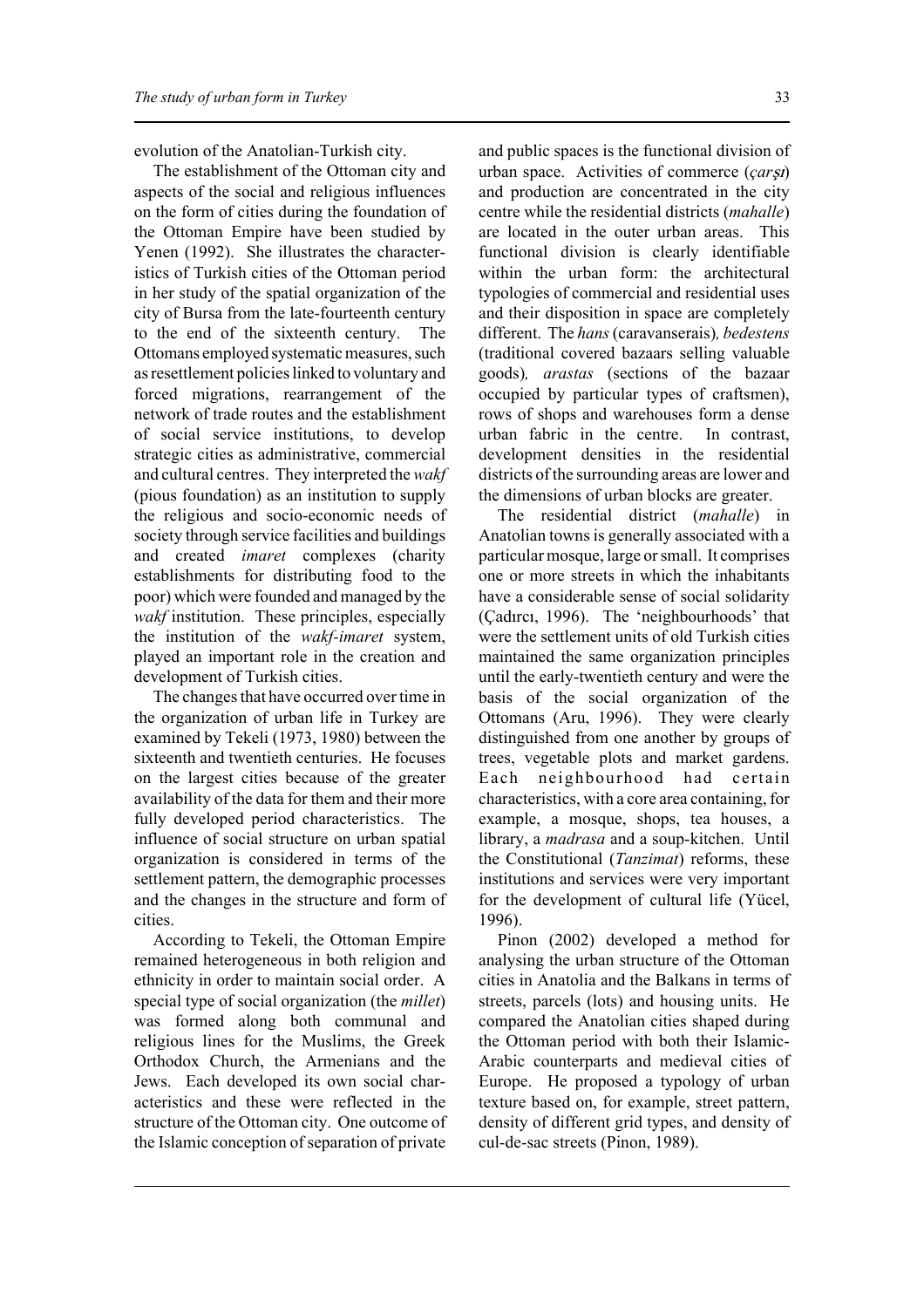The origins of the Ottoman realm and the house types associated with it have been investigated by Cerasi (1988, 1998a, 2001). According to Aru (1996), though the old Turkish city has an organic fabric, it also has regularities. The traditional Ottoman settlement fabric and dwellings were maintained until the end of the 1940s. However, thereafter migration from the rural areas to the cities rapidly gained impetus, especially movement into the large cities, such as Istanbul, Ankara and Izmir. This led to the uncontrolled development of cities and the creation of new forms of settlements very different from traditional ones.

According to Aru, examples of traditional neighbourhood relationships can now scarcely be found in the large cities of Turkey. Major fires contributed to the destruction of old neighbourhood patterns in Istanbul. Implementations of Western examples, often subconsciously, have also played their part.

Aru (1996) selects three cities, namely Konya, Antalya and Tokat, located in the different regions of Anatolia, and examines samples of the changes to the old urban fabric. In a later book, Aru (1998) presents a comparative study on the typical Turkish urban fabric using plan schematics. This could be regarded as the first systematic research on a wide range of Turkish cities. It examines seven different geographical regions of Anatolia. One aim was to create awareness of Turkey's architectural heritage. He produced systematic city-scale analyses of selected cities. He then focused on the micro-scale analysis of the fabric of particular cities. This book is a significant resource not only for architectural and city planning studies but also for research in urban morphology.

# *Istanbul as a central focus*

Founded in the seventh century BC, Istanbul was the capital city of three successive empires: the Eastern Roman (AD 324-395), the Byzantine (395-1453), and the Ottoman (1453-1923). It has for long been a laboratory for research on urban form. Map evidence derived from, for example, the maps of Jacques Pervititch (2001), the publications of Kayra (1990) and the nineteenth-century maps of Ayverdi (1958), has been a detailed basis for morphological research. Cadastral plans drawn by Pervititch for insurance companies in the period 1922-1945 provide basic chronological data for morphological studies. The value of these plans as historical sources is explained in detail by Sabanc1oğlu (2003). Because of their detailed legends and very large scale they are fundamental to the historical survey and morphological analysis of Istanbul. They show in colour the characteristics of individual buildings.

The frequent fires in the city were major disasters for its inhabitants, but at the same time created opportunities for the city administrators who were intent on accomplishing modernization. The maps prepared by Pervititch covered almost the entire area of the city for the Central Office of Turkey, following those produced in 1904-06 by C. E. Goad & Company for a limited area of the city. Research has also been based on maps from different historical periods of Istanbul collected together by Kayra (1990) and nineteenth-century maps of Istanbul in the work of Ayverdi (1958).

Work on Istanbul includes detailed archaeological and historical studies (see, for example, Çelik, 1986; Eyice, 1968; Inalcık, 1978; Kuban, 1970). Histories of individual towns have usually been surveyed on the basis of political, socio-economic and cultural aspects. The three scholarly monographs on the historical development of Istanbul are Inalc2k's 'Istanbul' in the *Encyclopedia of Islam*; Eyice's '*İstanbul-Tarihi eserler* in  $$ *tarihi yapısı*. These studies complement each other and together give a reliable, concise, encyclopedic view of Istanbul's historical development. Inalcık focuses on settlement patterns, demographic structure, urban administration, and the impact of social and economic institutions on city planning. Eyice surveys chronologically the building types in an art history approach. Kuban focuses on urban form: his essay conveys a clear image of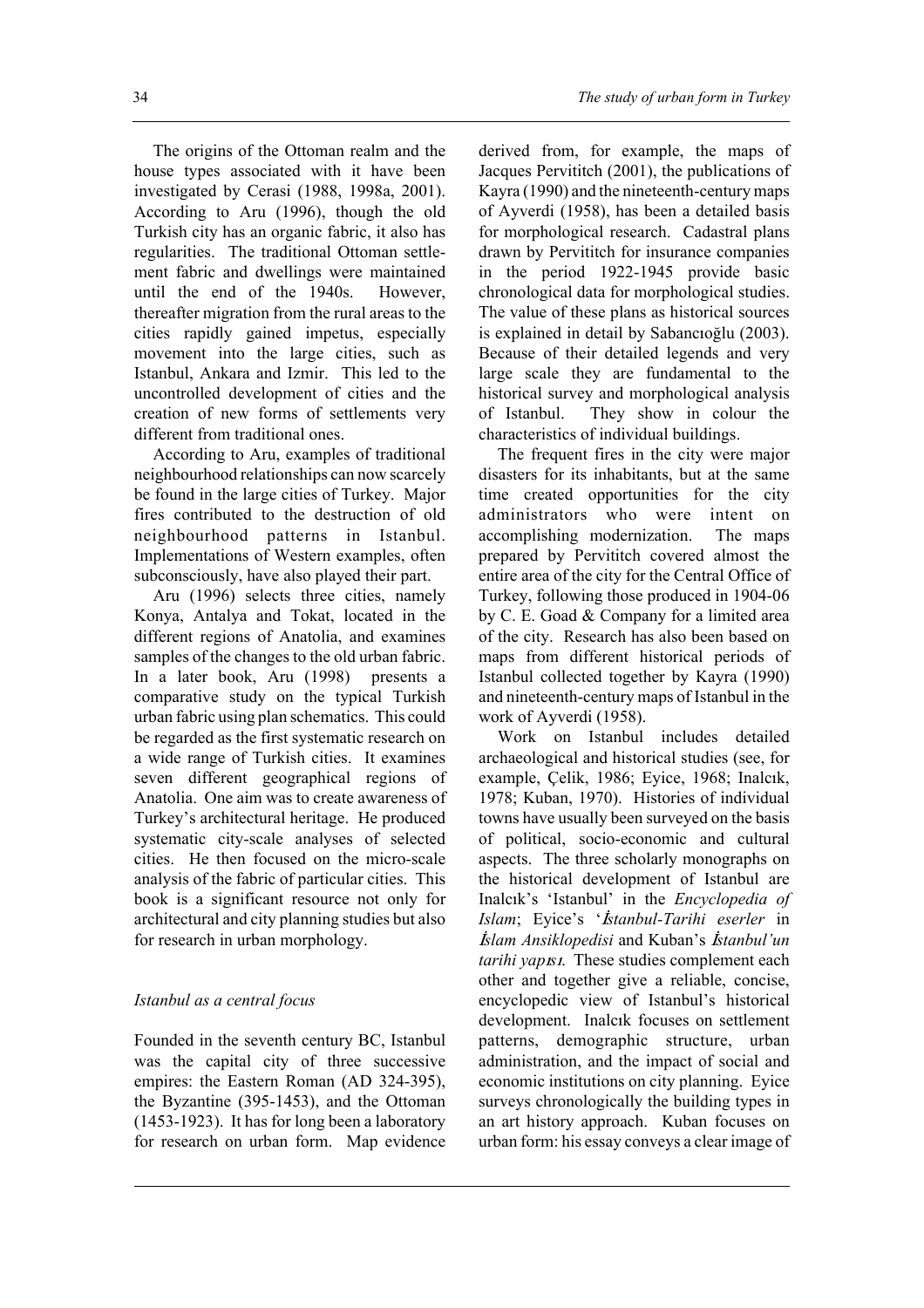the city's development from its foundation as a Greek colony to the 1990s. Çelik examines the transformation of Istanbul's physical form between 1838 and 1908. Modern Western impacts on the urban structure are explained by numerous illustrations and rich historical documentation. An 'architectural survey' of the city is also provided; from the foundation of Constantinople in the fourth century AD to the end of the Ottoman Empire. Amongst the topics related to urban morphology are the Islamization of the Byzantine city, Turkish/ Islamic heritage, the commercial centre, and the neighbourhoods of Muslims, Armenians, Greeks and Jews.

Kuban (1996) describes the history of the urban development of Istanbul in relation to its cultural background, integrating research on topography, history and monuments. A further important source is provided by Batur (1996) at the time of the exhibitions organized for Habitat II in Istanbul in 1996. This book is an important source for the knowledge and understanding of the morphological transformation of 'Byzantine Constantinople/ Istanbul'. It is enhanced by the contributions of Turkish scholars and scientists.

Cerasi and Bugatti (2004) and Cerasi (2006) explain the ceremonial axis linking the Emperor's Palace to the gates of the city. This was not only a commercial and monumental strip but also part of the Ottoman architectural heritage and residential pattern. The Ottoman urban spaces of Istanbul are assessed by Cerasi in relation to aesthetic and ideological criteria.

The assumption behind the work of Gencel (1996) is that the study of existing urban form can provide a major contribution to the search for appropriate concepts of urban space today. He proposed a method of working at four levels – city, district, street block and finally building. Although the study area was limited to the historical core of Istanbul, development farther out was considered in so far as it provided a better understanding of the formation and transformation of the core. Changes have had major impacts at the various levels. By identifying the morphological patterns of selected sites in historical Istanbul, Gencel hopes his study will contribute to

future decision-making about urban design.

Yenen (2001) considers that the transformation of Istanbul was much more influenced by the industrialization and urbanization process than other cities in Turkey. The key factors were the large scale of immigration, the expansion of industrial and commercial land use, increases in the density of middle- and high-income housing and the rise of squatter settlements. Yenen explores the largely unplanned transformation of the city from the 1970s onwards.

#### **Monographic studies**

The influence during the Ottoman period of socio-economic structure, administrative and organizational structure, organization of city life, population size, occupational differentiation, and land-use relationships is analysed by Aktüre (1975). She develops a model for analysing the structure of an Anatolian-Turkish city based on a set of dynamic relationships. According to Aktüre, the historical development of the spatial structure of seven Anatolian cities (Manisa, Kütahya, Çorum, Amasya, Tokat, Niğde and Antalya), which are all regional trade centres as well as having administrative functions, reflected basic similarities in the rigid structure of Ottoman society, and this was duly reflected in the physical development of Ottoman cities.

The analysis of the changing spatial structure of the Anatolian city at the end of the nineteenth century due to the changing socioeconomic structure of Ottoman society is Aktüre's other contribution to the field of urban morphology (Aktüre, 1978). As a conceptual framework for the analysis of Ottoman society, a 'functional-structural model' has been used. It is tested with empirical data from the Anatolian cities of Ankara, Tokat and Afyon.

Aru (1996) selects three Anatolian cities – namely Konya, Antalya and Tokat – and examines the changes in their old urban fabric. He describes the general trends and the results of uncontrolled urbanization that started in the mid-twentieth century in Turkey as unplanned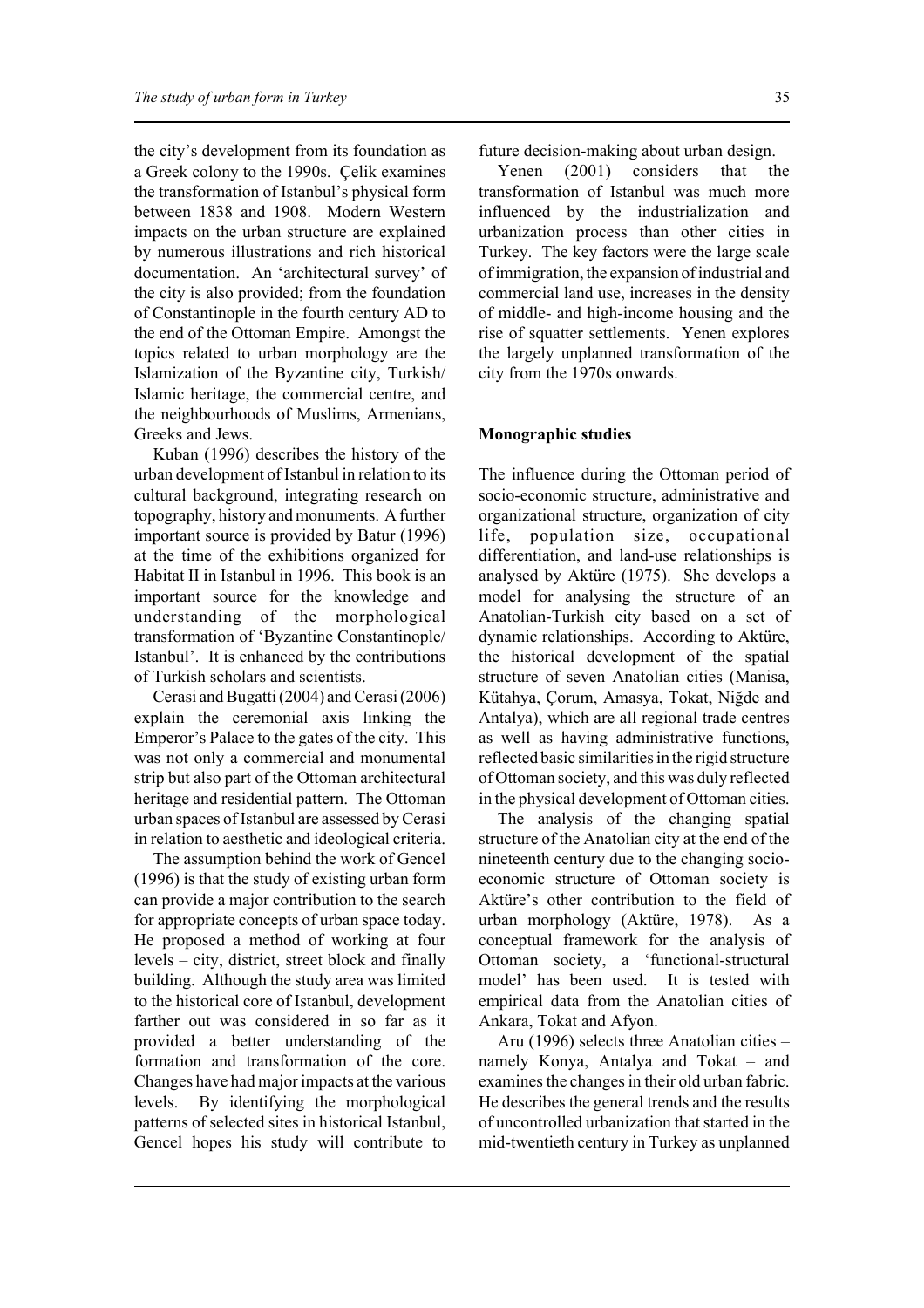development took place at urban fringes and the historical urban fabric deteriorated.

The urban form of Izmir and the transformation to which it was subjected in the nineteenth century have been examined by Bilsel (2001), using city maps prepared by Western engineers from the 1830s onward. She has also investigated the difference between the models chosen for the planning of Izmir and the modernization ideology in the early Republican period (Bilsel, 1996) and the transformation of a characteristic urban quarter of the same city (Bilsel, 1999).

Yenen (1992) described the characteristic features that shaped the Turkish city between the fourteenth and sixteenth centuries and analysed the relation between the social and religious institutions of the *wakf* settlement form. These institutions influenced the form of Bursa city, the first capital of the Ottoman Empire. On a related topic, Dostoğlu and Oral (2001) analysed the physical transformation of the urban structure of Bursa, the first Ottoman capital. This reflected the political organization between the final years of the Ottoman Empire (the Tanzimat era) and the foundation of the Turkish Republic. Similar studies analysing morphological patterns from different perspectives have been prepared by several other researchers, including Erton (1995), Karalı (2001), Topçu (2003), and Demiralp (2006).

Building styles are a major physical manifestation in the urban landscape, and considerable attention has been given to the architecture of individual buildings. For example, Saf (2004) studied Kula in the Aegean region of Turkey. There have also been historical architectural studies, notably that by Alioğlu (1989) of Mardin which is a characteristic Islamic city in Eastern Anatolia. The morphological structure of Mardin is also analysed, together with that of the two neighbouring cities, Urfa and Diyarbakır in south-eastern Anatolia, by Karaman (1998, 2001). This type of work follows Kubat's (1996) typological approach to building façades in selected historical towns of Anatolia and explores the relationship between urban form and urban design.

There have also been some significant publications in architectural history that have considered the broader urban consequences of the architectural forms examined. Amongst these are Cerasi's studies (Cerasi, 1998a, 1998b) of the structure of Ottoman and Islamic cities with particular reference to their residential buildings.

Yerasimos, with his command of many languages and fields of interest, was particularly influential within urban morphology. Most significant were his collaborations with Pinon and Borie in which the different strata of urban form were examined in relation to domestic space (Borie *et al*., 1991). The relationships between the 'residential unit, urban lot and enclave pattern' of Anatolian-Ottoman towns are also broadly analysed in their studies.

### **Studies analysing modernization processes and the contemporary urban fabric**

#### *Urban planning perspectives*

An analytical approach not unlike that of the Conzenian school (Conzen, 1960) has been applied in many pieces of research within urban planning. However, researchers rarely systematize and conceptualize in the way that Conzen himself did. Studies with similarities to this approach are those by Pinon (2002), Yerasimos and Pinon (1993) and Bilsel (2005).

Kubat (1985) examines the spatial development of the structural and functional appearance of a sample of cities in the Mediterranean region of Turkey in the period between 1950 and 1980. She considers the form of urban centres during the development process and the factors influencing development, and she formulates development models for short- and long-term planning. She is influenced by the research project on Istanbul prepared by Suher *et al*. (1977), but develops a new methodology for the period of industrialization.

The studies in the cities of Izmit and Istanbul by Suher *et al*. (1982, 1983) and those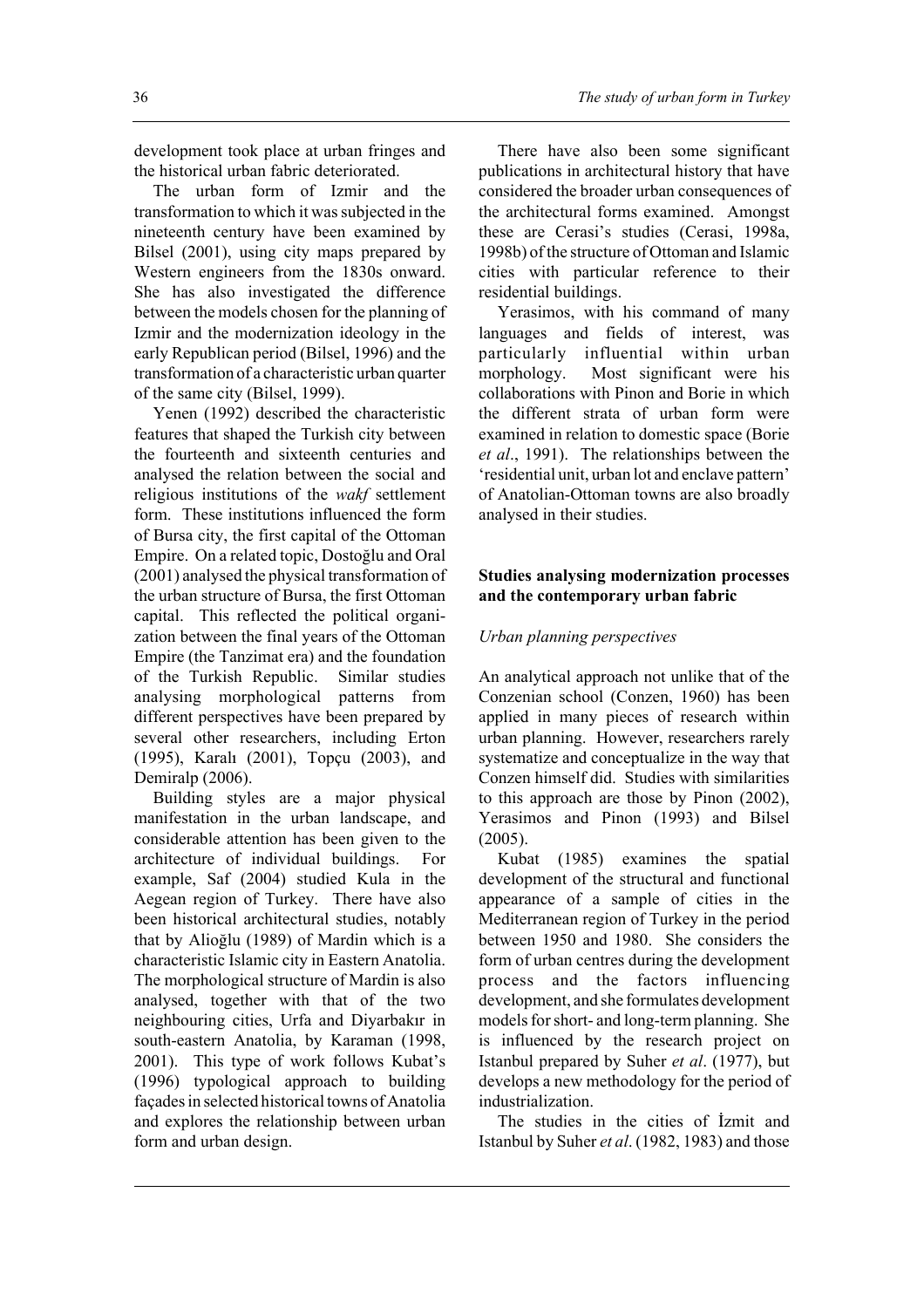by Kubat (1985, 1987) at a local scale, investigate 'street, parcel (lot) and the building unit' and 'building fabric, land and building utilization'. They thus have parallels with Conzen's studies. Kubat (1987, 1988) also undertook projects on the effects of industrialization and urbanization processes on the patterns of selected sample urban centres of Turkey in order to inform planning policies. Statistical data pertaining to selected city centres in southern Anatolia that were in the process of industrialization were evaluated. A morphogenetic approach depending on analysing the urban landscape by methods parallel to those of the Conzenian school was developed. The land and building utilization and number of storeys were depicted in coloured maps.

A mathematical urban model has been used by Kubat (1990a, 1990b) for understanding the variables defining urban structure. The model is an aid to the prediction of the probable consequences of future planning. The study included the application of a Garin-Lowry model to the metropolitan area of Istanbul. By applying the model, it was possible to address a number of problems relating to urban form and to consider the effects of alternative urban policies and different forms of future development projects.

Locational variables and the capacity and boundaries of the CBD of Istanbul are examined and a spatial delimitation technique is proposed by Kubat (1990c). She considers the distribution of the working population in commercial, banking and other office buildings in the city centre. A characteristic commercial strip connecting the historical centre to the newly developed CBD zone of Istanbul is selected as a sample region for this study. Applications of the results and the technique for delimiting the CBD enable the identification of areas suitable for population increase and future commercial use. An important contribution on the development of the morphological structure of the central areas of Istanbul has been conducted by Tümertekin (1968a, 1968b).

The rapid development of Mersin, a city in the south of Turkey has been studied by Ünlü (2007). A similar study was made by Ayataç (2007), who analysed the Turkish experience of the international diffusion of planning ideas since the second half of the nineteenth century, starting with the Tanzimat reforms and continuing until the inter-war period. Ayataç (2007) also analysed the town planning process in Turkey, which has been significantly influenced by Western ideas, and Karaman (1985) provides a planning framework based on such factors as the range of urban typology.

Kubat *et al*. (1990) explore the symbolic use of historical public space in Istanbul. While they consider preservation, revitalization and redevelopment at a macro level, they also take into account streetscape, archaeology, and urban and building history at the micro level. This work is based on a design project which was awarded second prize in the urban design competition organized by the Greater Municipality of Istanbul. Their focus of interest is urban morphology. They reveal the culture of different periods of history and connect them to the present.

The typology of urban façades on the main spine roads of selected towns in Anatolia is also analysed by Kubat (1996). An important contribution to urban conservation is made by Gülersoy *et al*. (2008). This includes a detailed analysis of the physical fabric related to transportation, land and building use, building condition, building height, construction materials, land ownership, building occupancy, building compatibility with the morphological structure of an area, and listed buildings.

Legal aspects and real estate have been studied by Türk (2004). An increase in housing demand after the second half of the twentieth century in Turkey made land acquisition methods one of the key factors in the effective operation of the land market. Türk related urban land acquisition methods to the plan of cities in Turkey. She also analysed the applicability of alternative methods in providing service land in Turkey.

Yenen *et al*. (1993) point out the possibility of water transportation solving the rapid and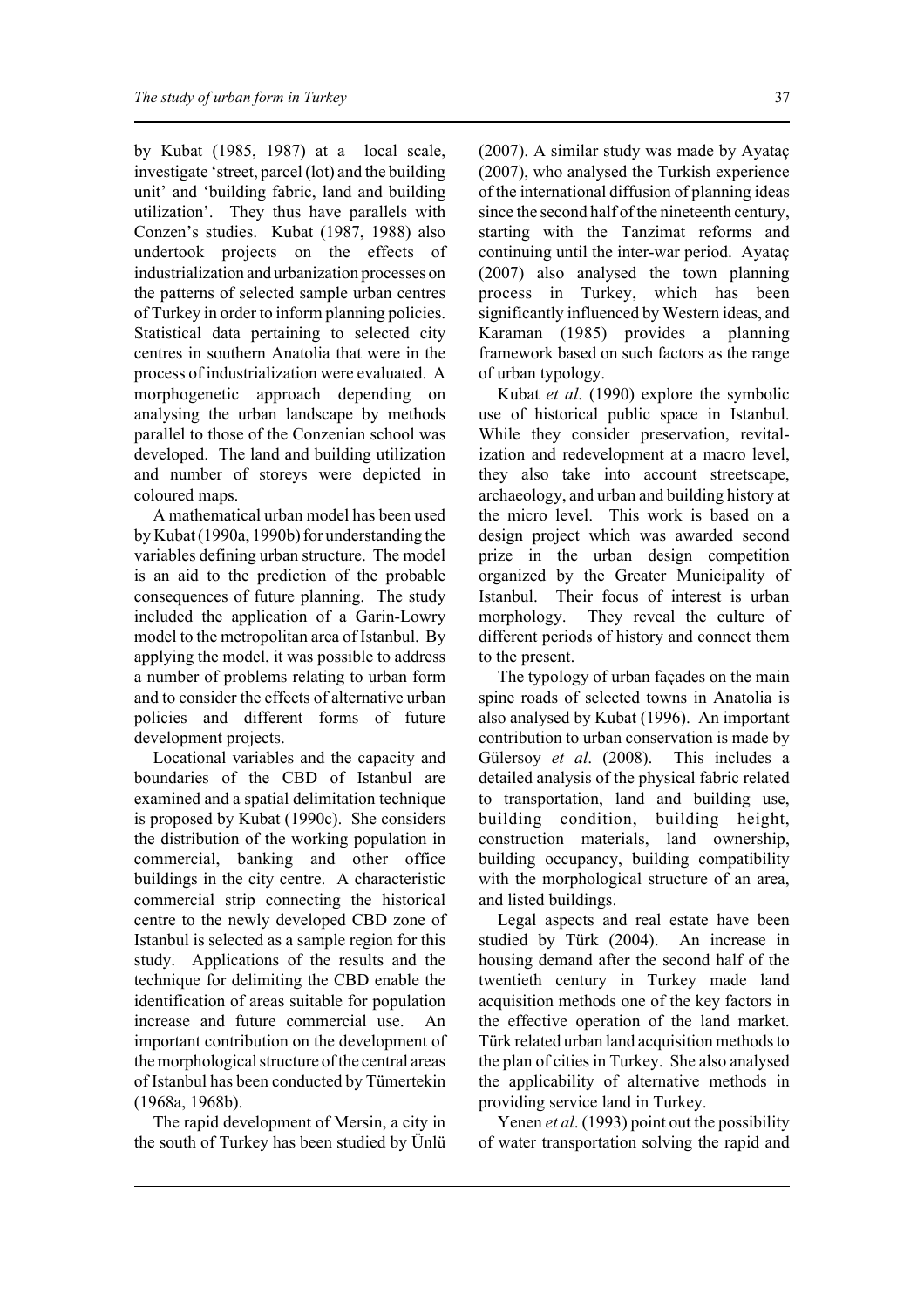inevitable changes that occurred in the urban structure of Istanbul. They propose an urban development model of growth for Istanbul.

Earthquakes have long been a problem in Turkey as it is located in one of the most active earthquake zones in the world. Comparisons with Latin American and Asian countries of the effects of these on urban form are made by Kubat *et al*. (2008). In this article the fragile urban structure of Istanbul, which has been destroyed by several earthquakes, is explained and the highest risk areas and their vulnerability characteristics are documented.

#### **Recent urban landscapes**

The years following the Republican revolutions in Turkey brought new urban landscapes. The new residential landscapes that appeared in the1980s differed even from their predecessors of the first half of the twentieth century. We can observe two main types of residential buildings during this second period: illegal buildings forming squatter settlements on the urban fringe and the gated communities that have been developed in the various parts of the big cities.

The waves of migrations from rural to urban settlements have been largely responsible for the squatter settlements and constitute a significant urban problem. There have been numerous studies on the squatter settlements in Turkey and their effects on the configurational structure of existing settlements. Recent research projects by Erkut (2001) and Uzun (2003, 2005) are related to the transformation of the urban fabric of two important Turkish cities.

Gated communities have increasingly become a major feature of the housing market in Turkey. These self-contained communities are radically transforming urban environments. Amongst many recent studies on this subject are those by Baycan and Gülümser (2007) and Gülümser and Baycan (2005). They investigate the spatial patterns of gated communities in the Istanbul metropolitan area, noting how they create pressure on the natural environment, threaten the sustainability of natural resources, and affect the morphological structure of the city. Ercoskun *et al.* (2005) consider urban sprawl in Ankara and measure the effects of five consecutive development plans on its morphological structure.

## **Computational analyses and urban morphology**

#### *Space syntax*

Space syntax is an approach describing and analysing patterns of architectural space, both at the building and urban scales. The approach has been precisely defined, particularly in terms of 'spatial configuration', as the arrangement of spaces and the possibilities and patterns of movement through them (Hillier, 1996). The applications of space syntax have largely focused on studies of axes of movement and, more recently, visibility: 'what is original to space syntax is the important insight that the pattern of movement in a city or urban area is likely to be shaped to an extent by the topology of its route network alone, irrespective of all other factors' (Steadman, 2004, p. 484). The aim is to investigate the spatial logic of built environments in order to develop an understanding of their social outcomes (Hanson, 1989; Hillier, 1989; Hillier and Hanson, 1984; Hillier *et al*., 1983; Peponis *et al*., 1989).

The main theoretical argument in space syntax is that settlement patterns originate in the social life of the user. In other words, the architecture of the urban network shapes the distribution of movement flows. Space syntax research has shown that configuration of street layouts influences the way people navigate through urban areas, over and above other determinants, such as the location of retail outlets. The analytical method is based on the representation of plans and networks as graphs and the quantification of the spatial qualities of nodes using mathematical formulae. Such a method offers a simple objective procedure for describing, comparing and interpreting settlements. The technique integrates architecture, urban design, urban planning and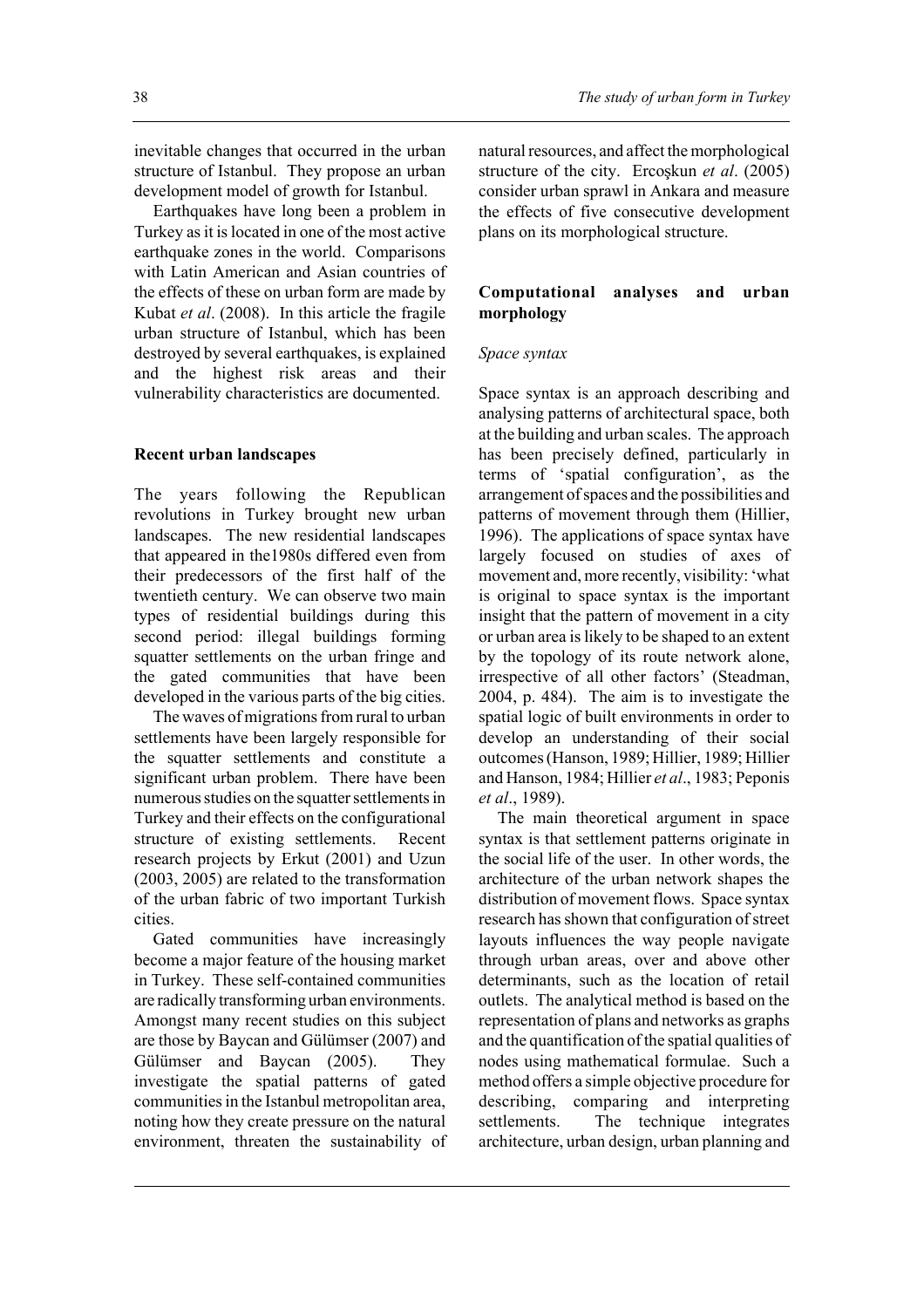transportation planning, incorporating the rationales of these disciplines within studies of urban morphology in a unique and powerful way.

Space syntax has been used in considering significant urban design, urban planning and transportation planning issues in Turkey. In the first published example of this type of analysis in Turkey, building upon studies by her students, Kubat (1997) analysed the forms of seven towns in Anatolia. She defines characteristics of space that are intrinsic to Anatolia by means of numerical interpretation. This study and an examination of the morphological history of Istanbul (Kubat, 1999) were the beginnings in Turkey of the use of the term 'morphogenetic'.

 Kubat and Topçu (2007) undertake comparative quantitative analyses of pedestrian movement patterns in two Anatolian towns. In one, Konya, Ottoman and Turkish characteristics are evident. In the other, Antakya, Roman and Islamic patterns overlap. The terminology and the morphological methodology are adapted from Kubat's previous study on Anatolian citadels (Kubat, 1997).

Ç1<sup>'</sup>s doctoral thesis (Ç1, 2005a) focuses on Kula, a small Anatolian town in the Aegean region, and explores the impact of certain changes since the mid-nineteenth century on its physical identity. Cil also analyses the social and practical role of the mosques, churches and schools, the location of the water fountains and wells in relation to the streets and open spaces, and overall urban form in three different periods of the twentieth century  $(C_1l, 2005b)$ .

Dursun (2002) attempted in her doctoral thesis to formulate various spatial patterns which have been formed throughout the history of Trabzon, a city in the Black Sea region of Turkey, giving attention to both urban and architectural scales and undertaking comparative analyses of different time periods. Kubat *et al*. (2007a) attempted to explore this approach in relation to architectural and urban design, and urban regeneration. By means of an assessment of the problems and constraints of the historical core of Istanbul using space

syntax, this study has identified possible physical design solutions for the historical site of the CBD that could enhance the functioning of the area and decrease its isolation from surrounding zones without losing its historical character.

In a heuristic study, Özbil (2004) analysed selected pairs of landmarks in Istanbul using existing documentation and space syntax. It is argued that the multi-scale visibility and imageability of landmarks due to dynamic morphological and topographical patterns of the city ensure an enriched spatial perception. Özbil *et al*. (2008) also compare selected neighbourhoods in Atlanta and Istanbul to establish correlations between pedestrian movement and the configuration of street layout using syntactic measures of street connectivity. They demonstrate that spatial layout plays a significant role in determining the distribution of movement within an area independently of land use.

Another interesting approach to urban and landscape design and its morphology is analysed by Kaya and Kubat (2007) and Kaya (2007). They discuss the relationship between spatial configuration and fear of crime in urban green areas. The study is concerned with the visual and morphological characteristics of landscape based on graph metrics, with the aim of distinguishing safe and unsafe areas in urban parks.

The aim of Baser and Kubat (2007) is to explore the potential of the urban fabric for creating a web of well connected open spaces for the movement of pedestrians in the dense existing historical urban fabric. A new morphological structure is proposed for the fragmented open spaces to create a sustainable, continuous environment that maximizes the ecological integrity of the mosaic of the city.

The effects of globalization are increasingly evident in the morphological structure of Turkish cities. During the last decade, the effects have been especially felt in smaller Anatolian cities. Güney *et al*. (2009) describe the effects of such changes on the form of the CBD of Balikesir using space syntax.

Rapid urbanization is also accompanied by physical decay within cities. Land-use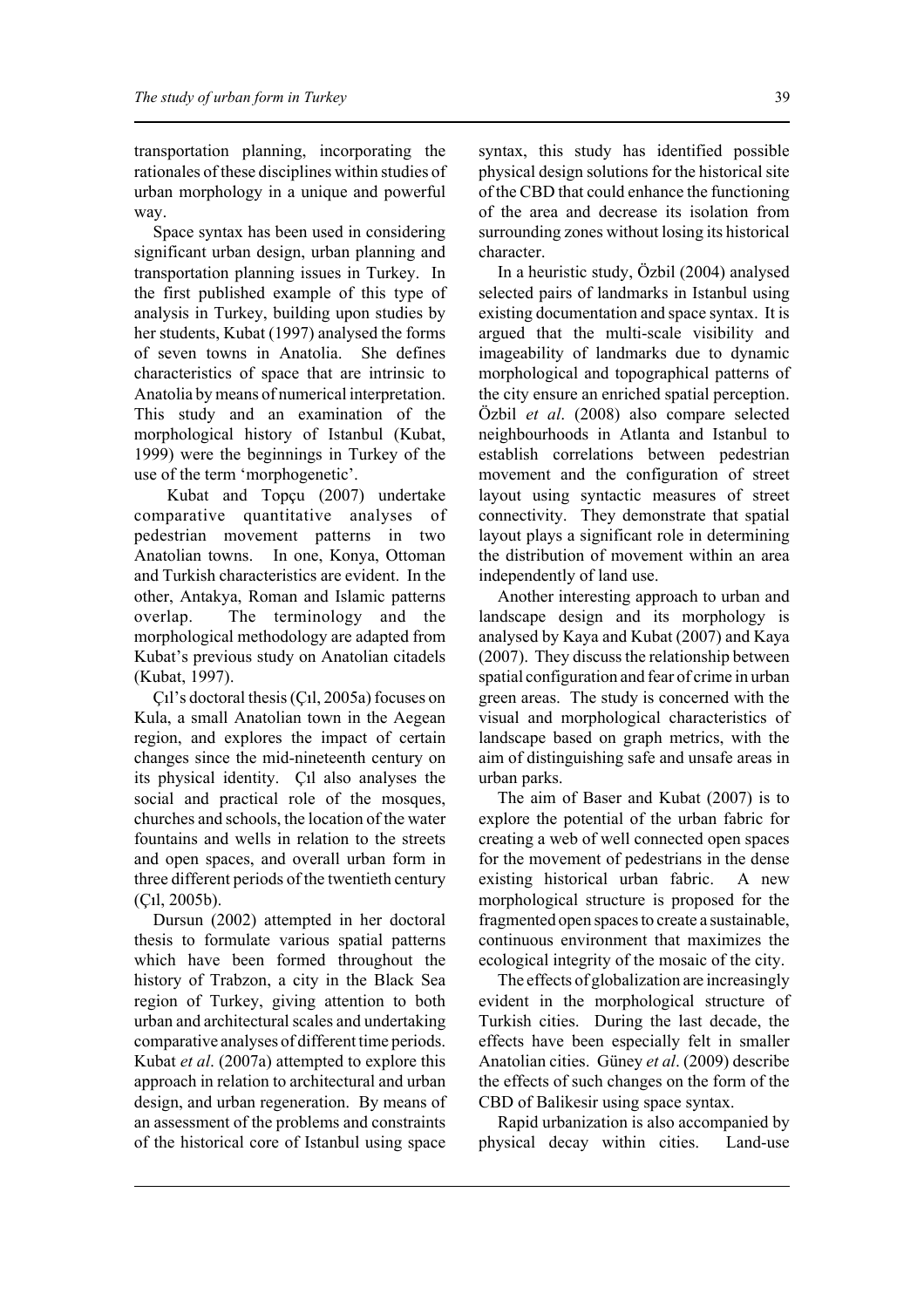patterns and pedestrian preferences are being considered in socio-economic analyses to establish rates of decay. Existing movement patterns and their effects on the configuration of urban structure are examined by Kubat and Özer (2007), and an analytical basis is established to estimate possible effects of new development proposals on activity patterns. Space syntax is used as a tool in urban design and the effects of spatial configuration, quantified through space syntax, on pedestrian movement patterns are also analysed in this study. Walkability studies (Özer, 2006) and pedestrian movement analyses (Kubat, 2001a) have been developed in several regions of Istanbul to assess the effects of the physical environment on pedestrian movement.

The various cultural and religious characteristics of ethnic groups are reflected in Istanbul's morphological patterns. These have been investigated by Asami *et al.* (2001) and Kubat *et al*. (1999).

The spatial development of the metropolitan area of Istanbul is examined syntactically by Kubat (2001b). Land-use characteristics are explored in light of the 'sub-region master plan' of Istanbul.

The main aim of Topçu and Kubat (2009) is to discuss the factors that affect urban land values in residential areas and based on this discussion to propose an original model with reference to Istanbul. Topçu (2008) generated from the data set the parameters of accessibility, visual and environmental quality, security, street/density relationship and a configurational parameter.

In addition to the direct impact of her space syntax studies, Kubat influenced several pieces of research through the doctoral theses and masters' dissertations that she supervised at Istanbul Technical University. Alkim (2006), Altınöz (2003), Cin (2005), Güler (2007), Özer (2006), Sarı (2003), Topçu (2003) and Yalkut (1995) have attempted to explore the same space syntax approach in terms of its architectural and urban design relevance. This has excited considerable professional interest.

Sari  $(2003)$  explored the alternative structures of street networks of urban planning and design proposals prepared for the urban

design competition for the waterfront of Izmir. Cin (2005) studied the relationship between folk music and morphological structure in selected traditional towns from different regions of Anatolia.

The morphological structure of Süleymaniye, a Muslim neighbourhood located in the historical area of Istanbul, has been explored quantitatively by Alkim (2006) by comparing data before and after different phases of urbanization. Yalkut (1995) undertook comparative analyses in two neighbourhoods of Istanbul, namely Galata and Arnavutköy, and Altınöz (2003) measured a new design solution for an urban piazza located in Amasya.

## **GIS, space syntax and other computational approaches**

With developments in mathematics and computer technology, the evolution of cities can be analysed from a different point of view using an essentially new approach to urban space based on chaos theory and fractal geometry. According to this approach, cities are fractal and their evolution is strictly dependent on their initial conditions which can be investigated in terms of sustainability and continuity of cultural values. Especially in traditional or historical cities, the continuity of spatial organization and built environment over time is a major feature in giving a unique character to cities. Kaya and Bölen (2008, 2009) investigated the changes and analysed the complex properties in the morphological structure of cities by using fractal analyses combined with space syntax. Istanbul's urban structure retains a number of basic patterns, some shaped as the result of general human needs and others shaped by different cultures and changing conditions through time. The changes in spatial organization and in the level of complexity are measured by fractal geometry. Kaya (2008) considers this method to be of major importance in dealing with the geometrical, topological and complex properties of the physical environment. In another study, Terzi and Kaya (2008) attempt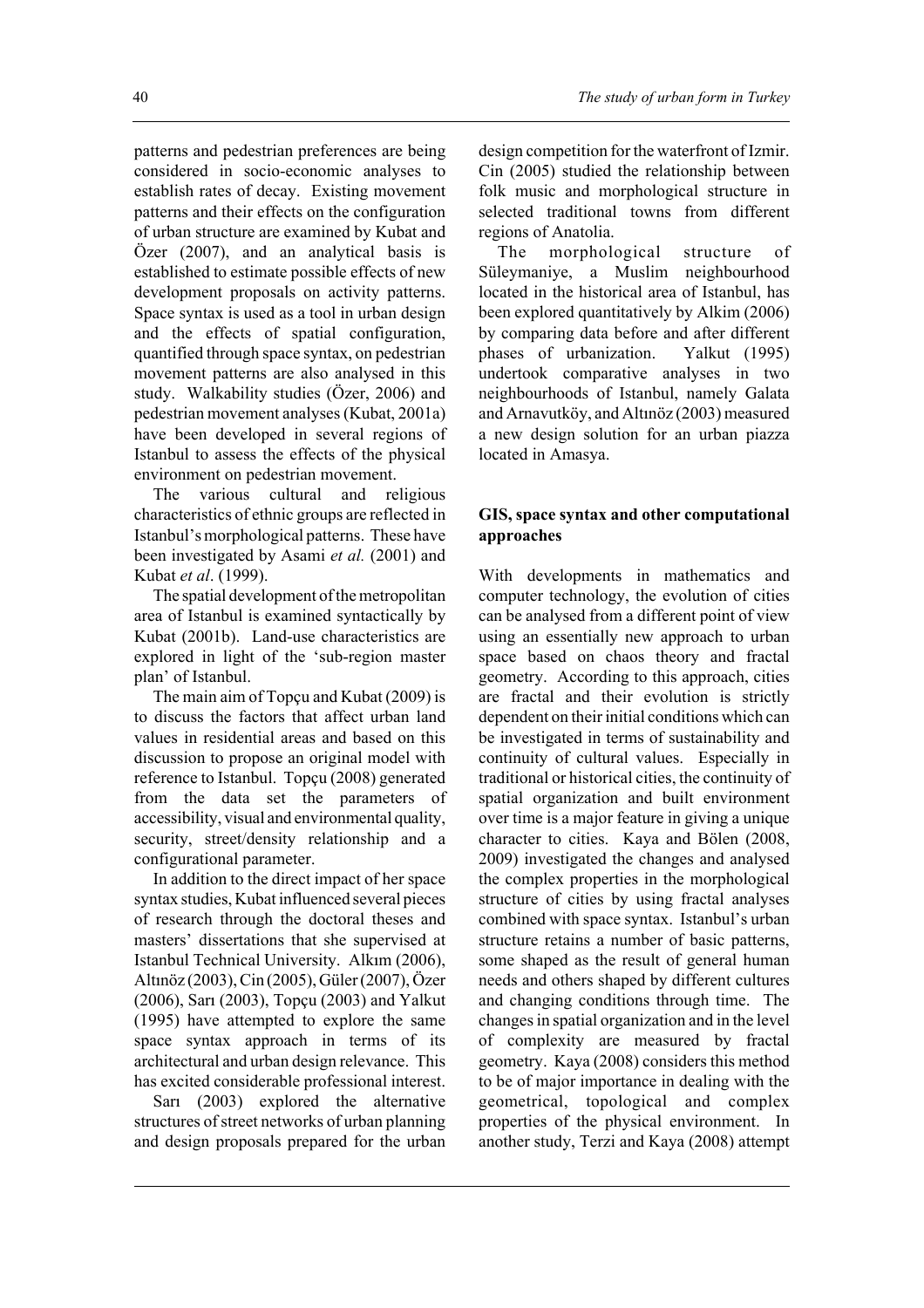to analyse urban form by using a sprawl index and adaptation of fractal analyses, thereby characterizing the dimensions of urban sprawl. A measurement for urban sprawl is used by Terzi and Bölen (2008a, 2008b, 2009) to examine the changes in urban form at a macro scale and provide a sprawl measurement methodology.

In her doctoral thesis, Altinöz (2002) focuses on developing an 'information-based' method for structuring, analysing and evaluating data about historical stratification in multi-layered towns to provide information that will support conservation decisionmaking. The context of the thesis is 'multilayered towns' which have been continuously inhabited since ancient times and where inhabitation still exists. The majority of Anatolian towns have such a structure.

The work of Asami *et al*. (2001, 2004a) and Kubat and Asami (2001) employs quantitative indices that reveal the traditional Turkish character in street network patterns. Network analyses are illustrated by using GIS and space syntax with a discriminatory analysis technique to reveal the traditional character of the street network in several cities in Turkey and in comparators in other parts of the world.

The form of Istanbul is analysed by taking account of its rich topography and thus the street network of Istanbul's historical peninsula is illustrated on a three-dimensional surface by the use of GIS and space syntax. In this way Kubat *et al*. (2003) and Asami *et al*. (2004b) have extended the conventional space syntax approach.

The study in Kubat *et al*. (2007a) aims to investigate the possible effects of the new alternative suspension bridges of Istanbul connecting Europe to Asia, on land use, urban spread, and the location of Central Business Districts, by comparing the data for earlier, current and future situations. The impacts of the existing and proposed bridges on the spatial development of the metropolitan area of Istanbul and the interaction between land use and urban macro form and transportation network are simulated. Two syntactic maps quantifying the effects of spatial configuration

are prepared for two different time periods: the current situation and the future city network according to the proposed alternatives. Land use and urban growth data have also been collected for two time periods – before the two bridges were built and the current situation. Space syntax has been developed as a pedestrian-oriented design tool, and Kubat *et al*. (2007b) have modelled motorized traffic aspects of urban form.

A similar study of the effects of the existing and proposed Bosporus bridges on spatial development has been conducted by Kubat and Güler (2007) and Güler (2007). New settlement areas are recommended in the regions of water basins and forests. Consequently, with the spread of settlement towards northern areas, natural zones such as forest areas, agricultural lands and water basins of Istanbul will be reduced and the morphological structure of the city will also be affected. Sustainable urban development scenarios are proposed as a prerequisite for preventing damage to the natural environment by the positioning of the third bridge.

#### **Conclusion**

Contributions to the study of urban form in Turkey are both numerous and varied in their approaches. Although urban form has, in recent years, received adequate attention by Turkish academics, when these studies are compared to those conducted in Europe and North America, the study of urban form in Turkey is a relatively recent and much less developed field consisting of uncoordinated efforts by individual researchers from varied backgrounds.

A review of the literature reveals that the most significant contributions to the study of urban form in Turkey have come from architects and planners, who have mostly adopted a typo-morphological approach, and urban geographers and historians, who have tended to examine urban form in relation to the factors underlying its evolution. Inevitably the view provided in this article reflects the author's background: in this case that of an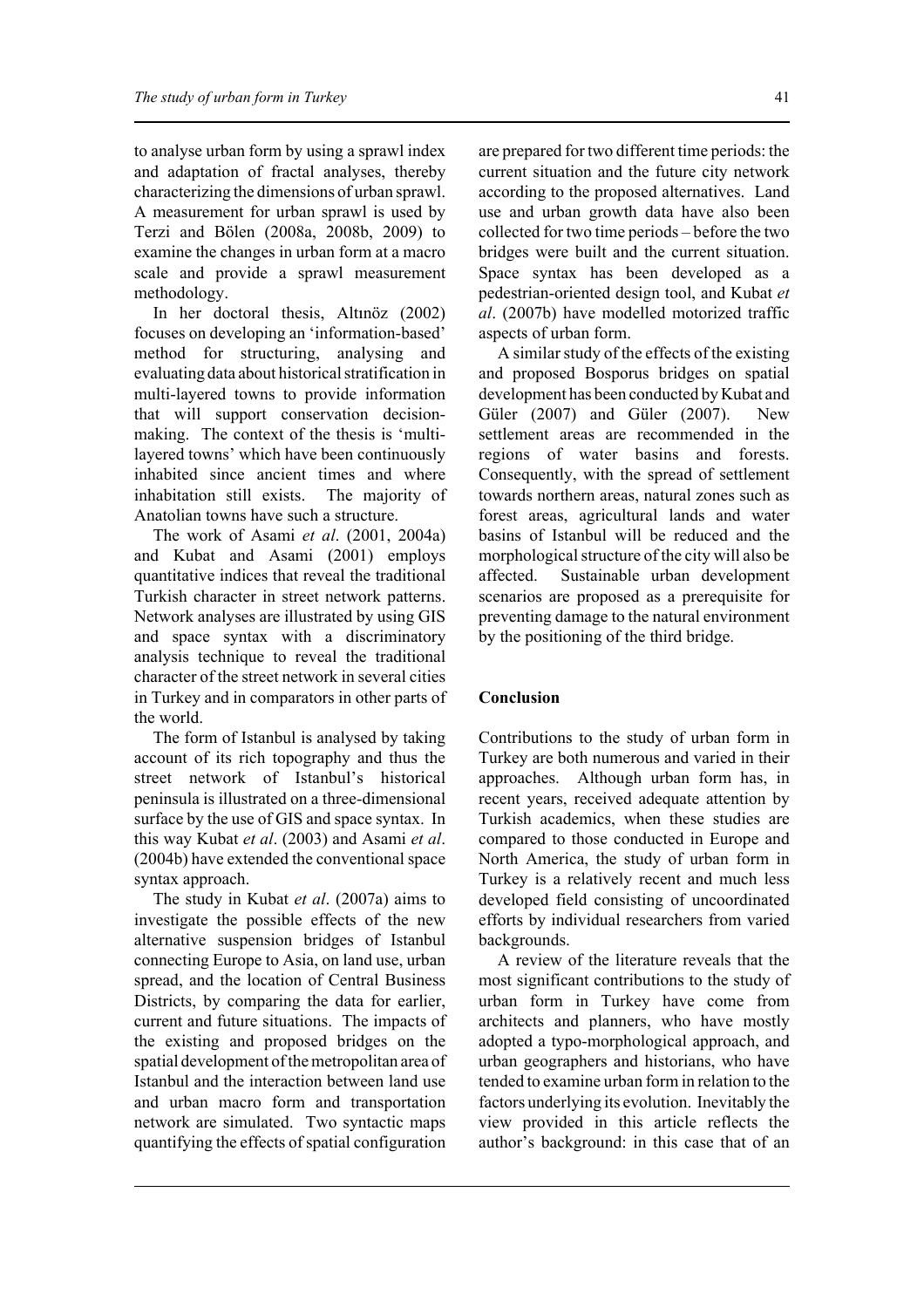architect and an urban planner.

Although the studies are diverse in nature and range widely in their scope and depth, some generalizations can be made. Morphological studies have tended to analyse the overall plan of towns and cities and their central business districts, with inner-city residential areas and urban history coming next if measured by the attention they have received.

Studies focusing on the history of urban form have tended to be concerned only with initial city plans. While a few have examined the subsequent evolution of urban forms, there are many research topics relating to historical development that await systematic investigation.

Nevertheless, it is encouraging to observe that a number of urban morphological analyses have found practical applications in urban planning and design competitions, as well as in policies and development guidelines. The recent interest in theoretical and comparative work on urban form suggests that substantial developments in the study of urban form in Turkey are in the offing.

#### **Acknowledgement**

The author would like to thank Süveyda Bayraktar for her diligent assistance in collecting the necessary documents on which this article is based.

#### **References**

- Aktüre, S. (1975) 'Onyedinci yüzyıl başından Ondokuzuncu yuzyil ortasına kadarki dönemde Anadolu Osmanlı Şehrinde Şehirsel Yapının Değişme Süreci' ('The process of structural change in the Anatolian-Ottoman city between the seventeenth and mid-nineteenth centuries'), *Journal of the Faculty of Architecture of Middle East Technical University* 1, 101-29.
- Aktüre, S. (1978) 'Ondokuzuncu yüzyıl sonunda Anadolu Kenti Mekansal Yapı Çözümlemesi: Ankara, Afyon, Tokat' ('Analysing the spatial structure of the nineteenth-century Anatolian city: Ankara, Afyon, Tokat'), unpublished PhD thesis, Istanbul Technical University.

Alioğlu, F. (1989) 'Geleneksel Mardin Sehir

Dokusu ve evleri uzerine bir deneme' ('A study of the urban pattern and dwellings of the Mardin city'), unpublished PhD thesis, Istanbul Technical University.

- Alkım, H. (2006) 'Urban morphologic analyses of Süleymaniye through space syntax', unpublished Master's thesis, Istanbul Technical University.
- Altınöz, B. G. (2002) 'Assessment of historical stratification in multi-layered towns as support for the conservation decision-making process: a GIS based approach', unpublished PhD thesis, Faculty of Architecture, Middle East.Technical University, Ankara.
- Altınöz, G. (2003) 'Mekansal Dizin Yüntemiyle Kentsel Dokuda Biçimsel Analizler: Amasya örneği' ('Configurational analysis of an urban pattern using the space syntax method: the case of Amasya'), unpublished Master's thesis, Istanbul Technical University.
- Aru, K. A. (1996) 'Concepts on the general characteristics of Ottoman-Turkish cities', in Sey, Y. (ed.) *Tarihten Günümüze Anadolu'da Konut ve Yerle*Õ*me* (*Housing and settlement in Anatolia: a historical perspective*) *Second United Nations Human Settlements Conference (Habitat II)* (Economic and Social History Foundation of Turkey) 329-35.
- Aru, K. A. (1998) *Türk Kenti: Türk kent dokular*2*n*2*n incelenmesine ve bügünkü ko*Õ*ullar içinde de*—*erlendirilmesine ili*Õ*kin yöntem ara*Õ*t*2*rmas*2 (*The Turkish city: research on the methodology and contemporary evaluations of*  $Turkish urban patterns$ ) (Yapı Endüstri Merkezi, Istanbul).
- Asami, Y., Kubat, A. S. and Istek, C. (2001) 'Characterization of the street networks in the traditional Turkish urban form', *Environment and Planning B: Planning and Design* 28, 777- 95.
- Asami, Y., Kubat, A. S. and Istek, C. (2004a) 'Application of GIS to network analysis: characterization of traditional Turkish urban street networks', in Okabe, A. (Ed.) *Islamic area studies with Geographical Information Systems: new horizons in Islamic studies* (RoutledgeCurzon, New York) 187-207.
- Asami, Y., Kubat, A. S., Shinichi, I. and Kitagawa, K. (2004b) 'A three dimensional analysis of the street network in Istanbul: an extension of space syntax using GIS', in Okabe, A. (ed.) *Islamic area studies with Geographical Information Systems: new horizons in Islamic studies* (RoutledgeCurzon, New York) 207-21.
- Ayataç H. (2007) 'The international diffusion of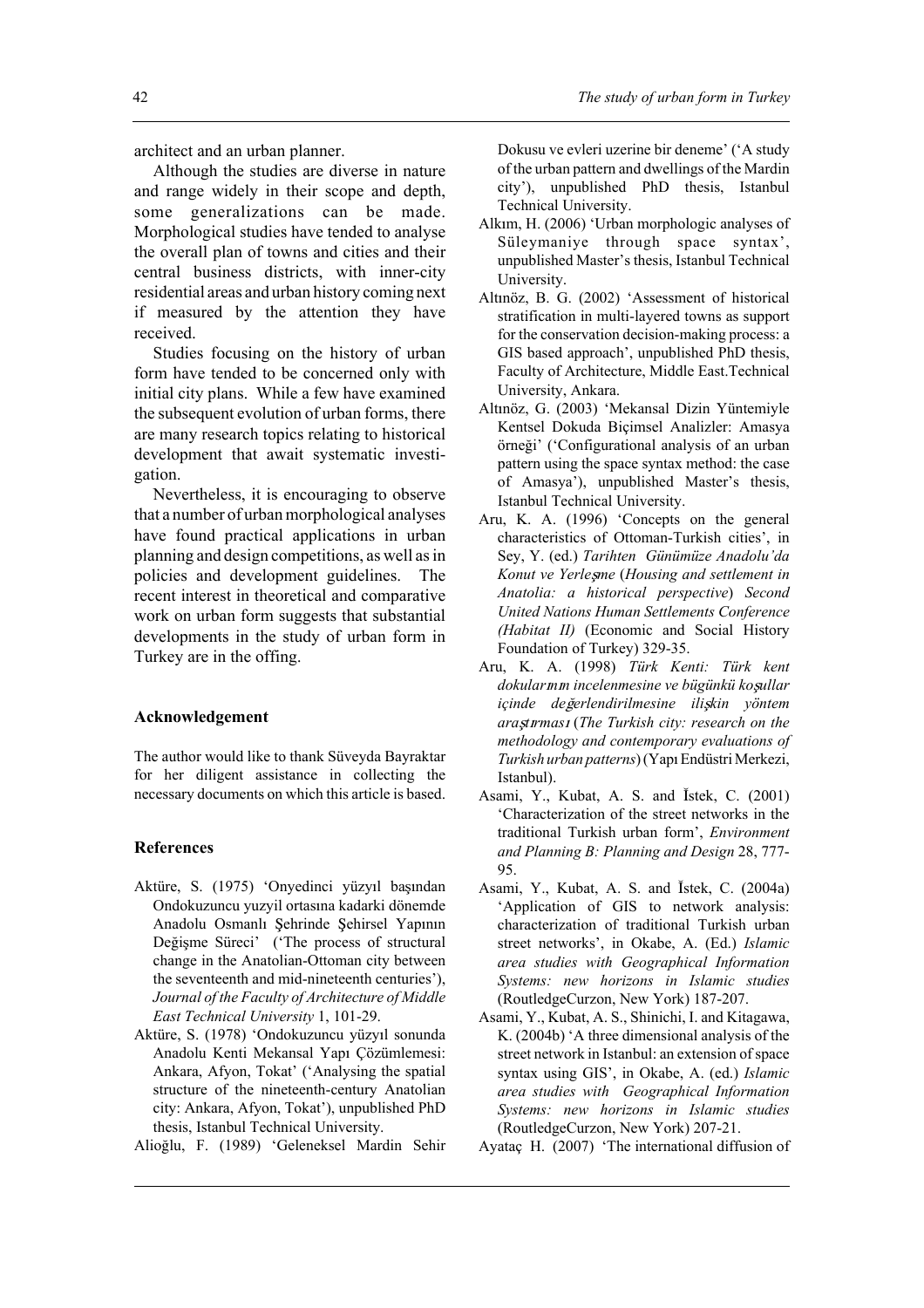planning ideas: the case of Istanbul, Turkey', *Journal of Planning History* 6, 114-37.

- Ayverdi, E. H. (1958) *19. Yüzy*2*lda* ¤*stanbul* (*Istanbul in the nineteenth century*) (*İstanbul* Fetih Enstitüsü, İstanbul).
- Başer, B. and Kubat, A. S. (2007) 'A new landscape design strategy for creating continuous, perceptible and productive urban green: a case study of Kadıköy-Istanbul', in Kubat, A.S., Güney, Y., Ertekin, Ö. and Eyüboğlu, E. (eds) *6th International Space Syntax Symposium Proceedings* (Faculty of Architecture, Istanbul Technical University, Istanbul) vol. 2, 114, 1-7.
- Batur, A. (1996) *Dünya Kenti İstanbul* (*Istanbul world city*) (History Foundation of Turkey, Ankara).
- Baycan, L. T. and Gülümser, A. A. (2007) 'Gated communities in Istanbul: the new walls of the city', unpublished paper presented to the Third Conference on Diversity in Cities, University College London, London, UK.
- Bilsel, C. (1996) 'Ideology and urbanism during the early republican period: two master plans for Izmir and scenarios of modernization'*, Journal of the Faculty of Architecture of Middle East Technical University* 16 (1-2), 13-30.
- Bilsel, C. (1999) 'A specific urban form between sea and city: the 'Frank quarter' of Izmir', in Corona, R. and Maffei, G. L. (eds) *Transformations of urban form: from interpretations to methodologies in practice* (Alinea, Firenze) P8-P11.
- Bilsel, C. (2001) 'The Ottoman port city of İzmir in the nineteenth century: cultures, modes of space production and the transformation of urban space', in Akin, N., Batur, A. and Batur, S. (eds) *Seven centuries of Ottoman architecture: a 'supra-national heritage'* (Turkish Chamber of Architects, Yapı Endüstri Merkezi, Istanbul) 225-33.
- Bilsel, C. (2005) 'Bir mekânbilimcinin zamanda yolculuğu, Stefanos Yerasimos'un kent ve şehircilik tarihinde açtığı yeni ufuklar üzerine' ('The voyage of a space scientist in time: on the new horizons that Stéphane Yerasimos brought to the history of cities and urbanism') *İstanbul Dergisi* (*Istanbul Journal*) 55, 16-25.
- Borie, A., Pinon, P. and Yerasimos, S. (1991) 'Tokat: essai sur l'architecture domestique et la forme urbaine', in Edhem, E. (ed.) *Anatolia Moderna: Yeni Anadolu* (*Recent Anatolia*) (Eren, İstanbul).
- Cerasi, M. M. (1988) *La Citte del Levante: civita urbana e arcittura sotto gli Ottomani nei Secoli* (Jaca, Milano).
- Cerasi, M. M. (1998a) 'The formation of Ottoman house types: a comparative study in interaction with neighboring cultures', in Necipoglu, G. (ed.) *Muqarnas XV: an annual on the visual culture of the Islamic world* (E. J. Brill, Leiden) 116-56.
- Cerasi, M. M. (1998b) 'The deeper structures of Ottoman housing conservation of space and form through basic parameters', in Ireland, S. and Bechhoefer, W. (eds) *The Ottoman house: papers from the Amasya Symposium*, British Institute of Archaeology at Ankara, Monograph 26 (David Brown, Oxford) 16-21.
- Cerasi, M. M. (2001*) Osmanl*2 *Kenti: Onsekizinci ve Ondokuzuncu yüzyıllarda Kent Uygarlığı ve Mimarisi, Tarih ve Cografya dizisi* (*Ottoman city: eighteenth- and nineteenth-century urban civilization*) (Yapı Kredi Kültür ve Sanat Yayınları, Istanbul).
- Cerasi, M. M. (2006) Divanyolu (Kitap, İstanbul).
- Cerasi, M. M. and Bugatti, E. (2004) *The Istanbul Divanyolu: a case study in Ottoman urbanity and architecture* (Ergon Verlag in Kommission, Würzburg).
- Cin, S. (2005) 'Kent Morfolojisi ve Kültür: Urfa ve Trabzonda yerel müzik ve kent dokusu ilişkilerinin karşılaştırmalı analizleri' ('Urban morphology and culture: analysing comparatively the relations of urban pattern and local music of Urfa ve Trabzon'), unpublished Master's thesis, Istanbul Technical University.
- Cohen, N. (2001) *Urban planning and conservation* (McGraw Hill, New York).
- Conzen, M. R. G. (1960) *Alnwick, Northumberland: a study in town-plan analysis* Institute of British Geographers Publication 27 (George Philip, London).
- Çadırcı, M. (1996) 'The neighborhood in Anatolian towns', in Sey Y. (ed.) *Housing and settlement in Anatolia: a historical perspective. Second United Nations Human Settlements Conference (Habitat II)* (Economic and Social History Foundation of Turkey) 257-63.
- Çelik, Z. (1986) *The remaking of Istanbul: portrait of an Ottoman city in the nineteenth century* (University of California Press, Berkeley).
- $C<sub>1</sub>$ , E. (2005a) 'Exploring the construction of the identities of Kula, a place in Aegean Anatolia', unpublished PhD thesis, University of Michigan.
- Ç2l, E. (2005b) 'Space syntax analysis of the twentieth century transformation of Kula'*, Journal of the Faculty of Engineering and Architecture of Gazi University* 23, 283-93.
- Demiralp, M. (2006) 'Cultural context of physical environments: comparison of the nineteenth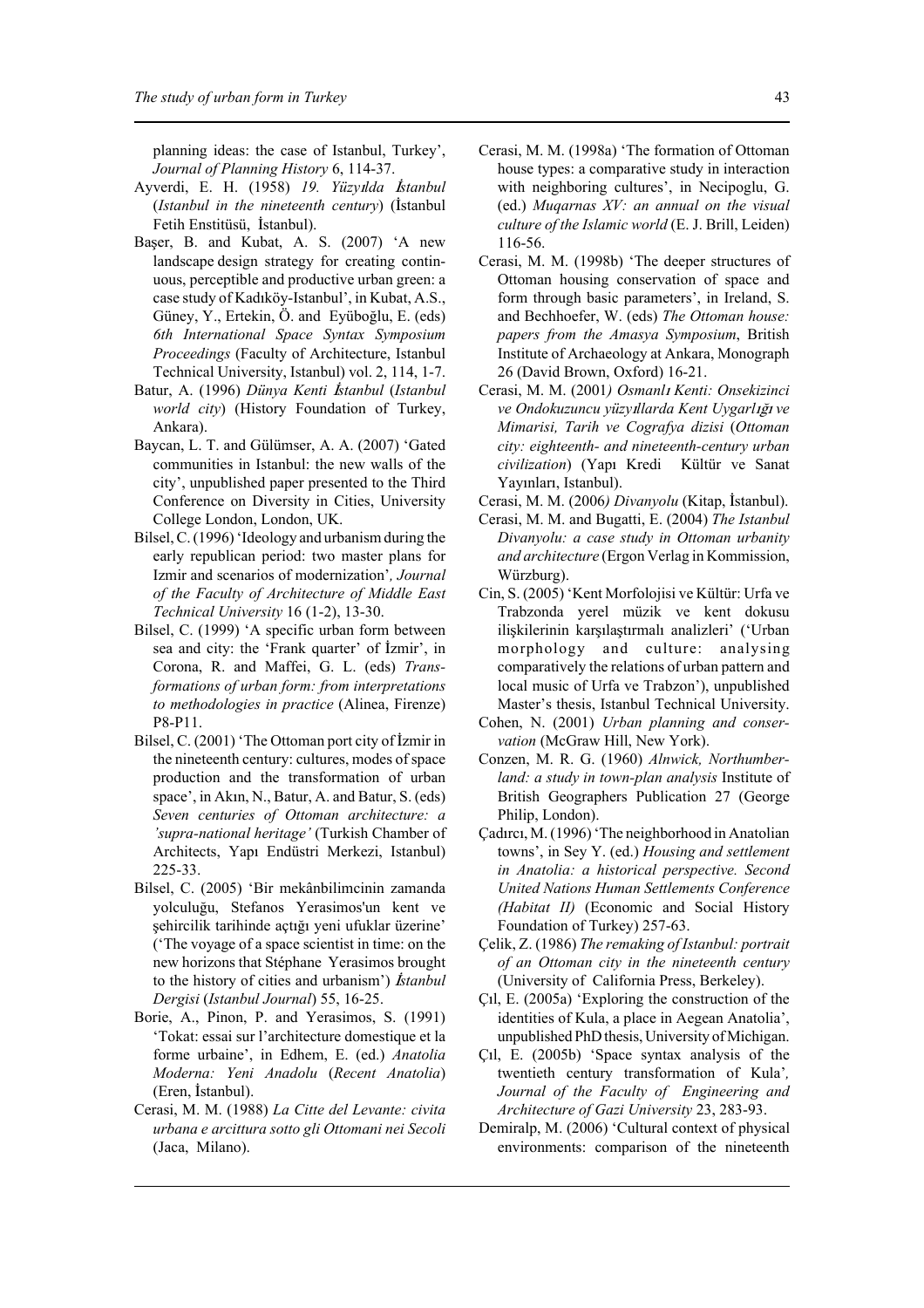century Turkish and European quarters of İzmir', unpublished Master's thesis, Istanbul Technical University.

- Dostoğlu, T. N. and Oral, E. Ö. (2001) 'The physical transformation of the Ottoman capital of Bursa from Tanzimat to Republic', in Akin, N., Batur, A. and Batur, S. (eds) *Seven centuries of Ottoman architecture: a 'supra-national heritage'* (Turkish Chamber of Architects, Yap1 Endüstri Merkezi, Istanbul) 234-42.
- Dursun, P. (2002) 'Trabzon kentsel dokusunda morfolojik analiz' ('Morphological surveys of the urban pattern of Trabzon'), unpublished PhD thesis, Istanbul Technical University.
- Ercoşkun, Ö., Varol, Ç. and Gürer, N. (2005) 'From a planned capital to a scattered urban form: analyzing sustainability in Ankara', unpublished paper presented to the 2005 World Sustainable Building Conference, Tokyo, Japan.
- Erkut, G. (2001) 'Social, cultural and spatial complexity of squatter settlements in Istanbul: Armutlu District', in Turgut, H. and Kellet, P. (eds) *Cultural diversity and spatial diversity in the urban environment* (Yap1 Endüstri Merkezi, Istanbul) 121-8.
- Erton, M. (1995) 'Kentsel Kimlik: İznik ve Mudurnu'dan Örnekleme' ('Urban identity: the case of Iznik and Mudurnu'), unpublished Master's thesis, Istanbul Technical University.
- Eyice, S. (1968) 'Istanbul', İslam Ansiklopedisi (*Encyclopaedia of Islam*) (Turkiye Diyanet Vakfi, Leiden) vol. 5, 1214-89.
- Gencel, Z. (1996) 'A morphological study of the central area of Istanbul, Turkey', unpublished PhD thesis, University of Sheffield.
- Güler, G. (2007) 'Boğaz Köprülerinin İstanbul Açık Alan Sistemi üzerine yaptiği etkilerin space syntax Yöntemi ile İrdelenmesi' ('Measuring the effects of the third bridge on Istanbul's open space system through GIS and space syntax'), unpublished Master's thesis, Istanbul Technical University.
- Gülersoy, N. Z., Tezer, A., Yiğiter, R., Koramaz, K. and Günay, Z. (2008) *İstanbul project:* ¤*stanbul Historic Peninsula Conservation Study* (Faculty of Architecture, İstanbul Technical University, Istanbul) vol. 1.
- Gülümser, A. A. and Baycan, L. T. (2005) 'Through the sky: vertical gated developments in Istanbul', *Proceedings of the XXII World Congress of Architecture: Cities* (International Union of Architects Grand Bazaar of Architectures, Istanbul) (CD-ROM).
- Güney Y. İ., Kubat A. S. and Özer, Ö.  $(2009)$  'A syntactic analysis of recent changes in the CBD

of Balikesir, Turkey', in Koch, D., Marcus, L. and Steen, J. (eds) *Proceedings of the 7th International Space Syntax Symposium* (Royal Institute of Technology, Stockholm).

- Hanson, J. (1989) 'Order and structure in urban design: the plans for rebuilding London after the great fire of 1666', *Ekistics* 56, 22-42.
- Hillier, B. (1989) 'The architecture of the urban object', *Ekistics* 56, 5-21.
- Hillier, B. (1996) *Space is the machine* (Cambridge University Press, Cambridge).
- Hillier, B. and Hanson, J. (1984) *The social logic of space* (Cambridge University Press, Cambridge).
- Hillier, B., Hanson, J., Peponis, J., Hudson, J. and Burdett, R. (1983) 'Space syntax: a different architectural perspective', *Architects' Journal* 178, 47-67.
- Hodder, I. (1996) 'Çatalhöyük: 9000 year old housing and settlement in Central Anatolia', in Sey, Y. (ed.) *Housing and settlement in Anatolia: a historical perspective. Second United Nations Human Settlements Conference (Habitat II)* (Economic and Social History Foundation of Turkey) 43-9.
- Inalcik, H. (1978) 'Istanbul: an Islamic city', *İslam Ansiklopedisi* (*Encyclopaedia of Islam*) (Turkiye Diyanet Vakfi, Leiden) vol. 4, 203-38.
- Karalı, S. (2001) 'Kentsel Mekanda Peyzaj Tasarımı: Ümraniye Bölgesinden örnekleme' ('Landscape design in urban space: the case of Istanbul's Ümraniye district'), unpublished Master's thesis, Istanbul Technical University.
- Karaman, A. (1985) 'Defining the regional identity: conceptual parameter of urban morphology', unpublished paper presented to the Fourth International Seminar on Urban Form, Birmingham, UK.
- Karaman, A. (1998) 'Urban morphology in the south-eastern region of Anatolia', unpublished paper presented to the International Symposium for the Protection and Conservation of Cultural Heritage in the GAP Region of Turkey, Urfa, Turkey.
- Karaman, A. (2001) 'Urban morphology: a conceptual framework and studies in the cities of Mardin, Urfa and Divarbakır', unpublished paper presented to the Second International Symposium of the International Association for People-Environment Studies: Culture and Space in the Built Environment Network, Amasya, Turkey.
- Kaya, B. (2007) 'Analysing the crime and space pattern in the urban landscape: Maçka Demokrasi Park from Istanbul's CBD as a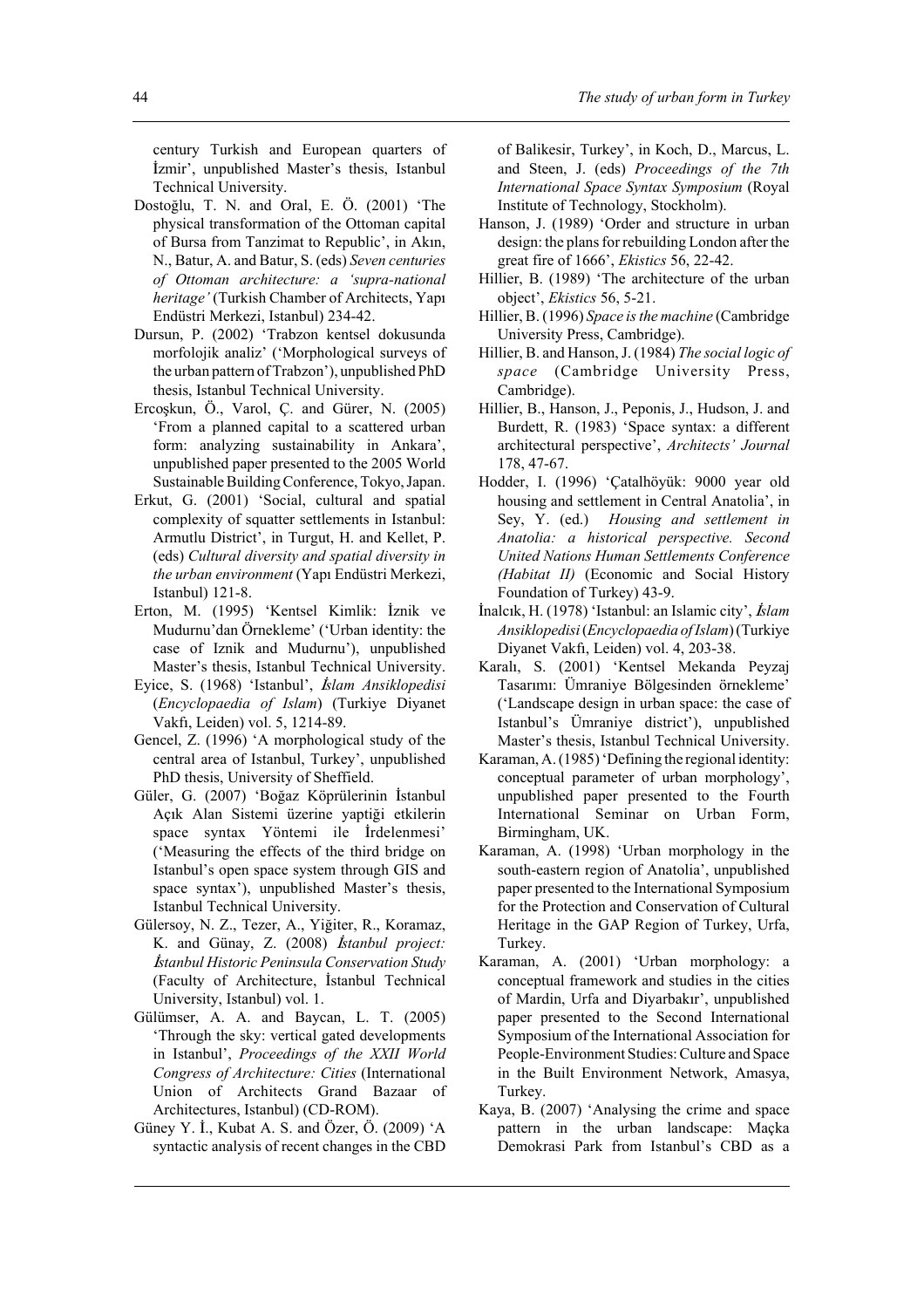sample', unpublished Master's thesis, Istanbul Technical University.

- Kaya, B. and Kubat, A. S. (2007) 'Space and crime relation in urban green areas case study: Macka Demokrasi Park', in Kubat, A. S., Güney, Y., Ertekin, Ö. and Eyüboğlu, E. (eds) *Proceedings of the 6th International Space Syntax Symposium* (Faculty of Architecture, Istanbul Technical University, Istanbul) vol. 2, 118, 1-6.
- Kaya, H. S. (2008) 'Analysing the dynamic structure of urban pattern: the Istanbul case', unpublished paper presented to the Centre for Advanced Spatial Analysis, University College London, London.
- Kaya, H. S. and Bölen, F. (2008) 'Discovering the dynamic nature of urban pattern', unpublished paper presented to the 48th Congress of the European Regional Science Association, Liverpool, UK.
- Kaya, H. S. and Bölen, F. (2009) 'Complex evolution of built environment', *Journal of Applied Functional Analysis* 4, 475-91.
- Kayra, C. (1990*) Istanbul Haritalar*2 (*Maps of Istanbul*) (Türkiye Sinai Kalkinma Bankasi, *(stanbul).*
- Kolb, F. (1996) 'The role of dwelling houses in larger Anatolian settlements of antiquity', in Sey, Y. (ed.) *Housing and settlement in Anatolia: a historical perspective. Second United Nations Human Settlements Conference (Habitat II)* (Economic and Social History Foundation of Turkey, Istanbul) 146-54.
- Kuban, D. (1970) 'Istanbul'un tarihi yapısı' ('Historical structure of Istanbul'), *Mimarlik* 70 (5), 26-48.
- Kuban, D. (1996) *Istanbul: an urban history* (Economic and Social Foundation of Turkey, *(stanbul).*
- Kubat, A. S. (1985) 'Türkiye'de Şehirleşme sürecinde Şehir merkezi ve Merkezi İş Alanlarının Gelişmesine Yönelik bir Araştırma. Bir Plan Bölge içinde Örnekleme' ('A study of the development of city centres and central business districts of Turkey during the urbanization process: the case of Southern Anatolia'), unpublished PhD thesis, Istanbul Technical University.
- Kubat, A. S. (1987) 'The effects of the industrialization process on the city centers in Turkey'*, International Journal for Housing Science and its Applications* 11(2), 123-40.
- Kubat, A. S. (1988) 'Impact of the industrialization process on the development of city centre and CBD in Turkey', unpublished paper presented to the 28th Regional Science Association European

Congress in Stockholm, Sweden.

- Kubat, A. S. (1990a) *Istanbul Şehir Yapısının Makro Ölçekte* ¤*ncelenmesine Yarayan bir Model Çalışması* (*Modelling the urban structure of Istanbul in macro-scale*) (Istanbul Technical University, Istanbul).
- Kubat, A. S. (1990b) 'The projection of land-use pattern in the CBD of Istanbul: a case study of Beyoglu', unpublished paper presented to the 30th Regional Science Association European Congress, Istanbul, Turkey.
- Kubat, A. S. (1990c) 'Istanbul Merkezi İş Alanı Sınırlarının Saptanmasi: Beyoğlu Bölgesinden Örnekleme' ('The delimitation of Istanbul's CBD: the case of Beyoglu'), unpublished research report (Istanbul Technical University, Istanbul).
- Kubat, A. S. (1996) Sustainability and identity of traditional Anatolian citadels', *International Journal for Housing Science and its Applications* 20, 131-43.
- Kubat, A. S. (1997) 'Morphological characteristics of Anatolian fortified towns', *Environment and Planning B: Planning and Design* 24, 95-123.
- Kubat, A. S. (1999) 'Morphological history of Istanbul', *Urban Morphology* 3, 28-41.
- Kubat, A. S. (2001a) 'The effects of natural movement on the spatial configuration of Istanbul's historical peninsula', *Proceedings of the 32nd Annual Meeting of the Environmental Design Research Association*, (University of Edinburgh, Edinburgh) 27-32.
- Kubat, A. S. (2001b) 'Istanbul: a configurational model for a metropolis', in Peponis, J. and Wineman, J. (eds) *Proceedings of The Third International Symposium on Space Syntax* (Georgia Institute of Technology, Atlanta, Georgia) 62, 1-7.
- Kubat, A. S. and Asami, Y. (2001) 'Characterization of the street networks in the Turkish Islamic urban form: comparative analyses for Eyüp, Fener, Balat, Zeyrek, Ayvansaray and Galata districts', in Peponis, J. and Wineman, J. (eds) *Proceedings of the Third International Symposium on Space Syntax* (Georgia Institute of Technology, Atlanta, Georgia) 36, 1-15.
- Kubat, A. S. and Güler, G. (2007) 'Measuring the effects of the bridges on the open space system of Istanbul', unpublished paper presented to the 18th International Annual Conference of the European Council of Landscape Architecture Schools, Belgrade, Serbia.
- Kubat, A. S. and Özer, Ö. (2007) 'Future ordinary situation in Galata: the foreseen effects of the Golden Horn Cultural Valley Project', *ARI*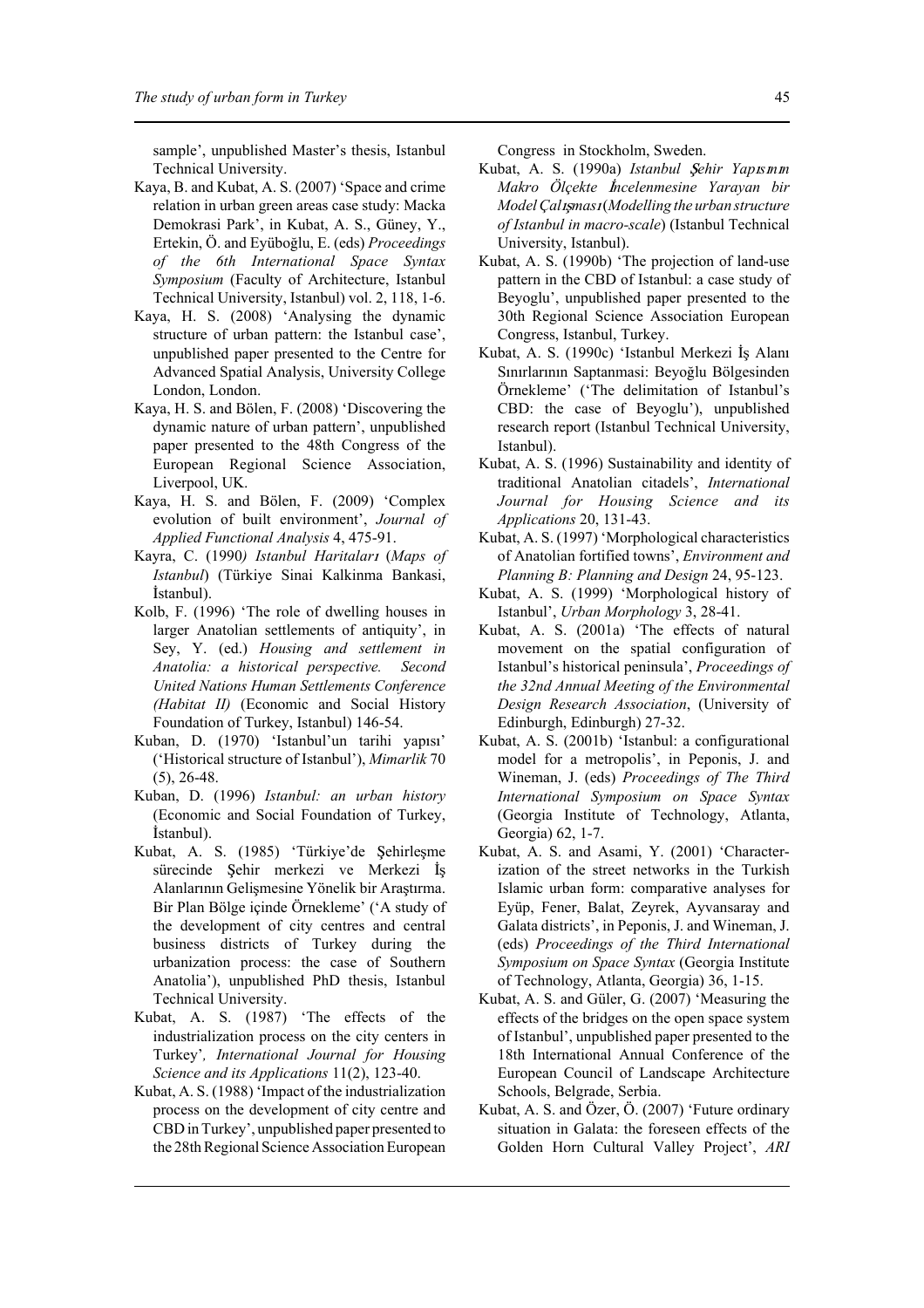*Bulletin of the Istanbul Technical University* 55 (1), 33-52.

- Kubat, A. S. and Topçu, M. (2007) 'Morphological comparison of two historical Anatolian towns', in Kubat, A. S., Güney, Y., Ertekin, Ö. and Eyüboğlu, E. (eds) Proceedings of the 6th *International Space Syntax Symposium* (Istanbul Technical University, Istanbul) vol. 1, 28, 1-12.
- Kubat, A. S., Asami, Y. and İstek, C. (1999) 'Characterization of the street networks in the Turkish-Islamic urban form', *Proceedings of the International Symposium on Beyond the Border: a New Framework for Understanding the Dynamism of Muslim Societies* (Islamic Area Studies, Kyoto) 279-309.
- Kubat, A. S., Asami, Y., Shinichi, I. and Kitagawa, K. (2003) 'Introducing the third dimension in space syntax: application in historical Istanbul', in Hanson, J. (ed.) *Proceedings of the 4th International Space Syntax Symposium* (University College London, London) 48, 1-17.
- Kubat, A. S., Çıracı, H. and Aydınlı, S. (1990) 'The design criteria of public spaces in the historical environment: Beyazit Square as a case study', *International Journal for Housing Science and its Applications* 14 (3), 197-209.
- Kubat, A. S., Ertekin, Ö., Eyüboğlu, E. and Sart, F. (2008) 'Earthquake as a fact of Istanbul: an action plan for the vulnerable Zeytinburnu area', in Kidokoro, T., Okata, J., Matsumura, S. and Schima, N. (eds) *Vulnerable cities: realities, innovations and strategies* (Center of Sustainable Urban Regeneration, Tokyo University, Tokyo) vol. 8, 275-99.
- Kubat, A. S., Eyüboğlu, E. and Ertekin, Ö. (2007a) 'A new urban planning approach for the regeneration of a historical area within Istanbul's central business district', *Journal of Urban Design* 12, 321-39.
- Kubat, A. S., Kaya, H. S., Sari, F., Özer, Ö. and Güler, G. (2007b) 'The effects of proposed bridges on urban macroform of Istanbul: a syntactic evaluation', in Kubat, A. S., Güney, Y., Ertekin, Ö. and Eyüboğlu, E. (eds) *Proceedings of the 6th International Space Syntax Symposium* (Faculty of Architecture, Istanbul Technical University, Istanbul) vol. 2, 3, 1-13.
- Mellaart, J. (1967) *Çatalhöyük: a Neolithic town in Anatolia* (Thames and Hudson, London).
- *Mimarl*2*k: Güzel Sanatlar ve* Ô*ehircilik Dergisi* (*Architecture: Art and Planning Journal*) (1952) (Turkish Association of Architects, Ankara, Turkey) vols 3-4.
- *Mimarl*2*k: Güzel Sanatlar ve* Ô*ehircilik Dergisi* (*Architecture: Art and Planning Journal*) (1953)

(Turkish Association of Architects, Ankara, Turkey) vols 5-6.

- Özbil, A. (2004) 'A heuristic study on the summarizability of the city: visual analysis of two landmarks in Istanbul', unpublished working paper (Georgia Institute of Technology, Atlanta, Georgia).
- Özbil, A., Peponis, J. and Stone, B. (2008) 'Modeling street connectivity, pedestrian movement and land-use according to standard GIS street network representations: a comparative study', unpublished paper presented to the 4th Joint Conference of the Association of European Schools of Planning, Chicago, USA.
- Özcan, K. (2006) 'Anadolu Türk Kent Tarihinden bir kesit: Selçuklu Döneminde Anadolu-Türk Kent Modelleri' ('A dimension of Anatolian-Turkish urban history: Anatolian Turkish urban models during the Selcuk period'), *Bilig Journal of Ahmet Yesevi University* 38, 161-84.
- Özer, Ö. (2006) 'Yaya Hareketleri ve Mekan Iliskisi: Istanbul Galata Bölgesi Örneği' ('The relation between pedestrian movement and space: Istanbul Galata Region'), unpublished Master's Thesis, Istanbul Technical University.
- Peponis, J., Hadjinikolaou, E., Livieratos, C. and Fatouros, D. A. (1989) 'The spatial core of urban culture', *Ekistics* 56, 43-55.
- Pervititch, J. (2001) *Sigorta Haritalar*2*nda* ¤*stanbul (Istanbul in the insurance maps of Jacques Pervititch*) (Türk Tarih Vakfi, Istanbul).
- Pinon, P. (1989) 'Les tisssus urbains Ottomans entre Orient et Occident', *The 2nd International Meeting on Modern Ottoman Studies and the Turkish Republic* (Leiden University, Netherlands) 15-45.
- Pinon, P. (2002) 'Anadolu ve Balkanlar'daki Osmanlı Kentlerinde Kentsel Dokular Tipolojisi üzerine bir Deneme' ('The typology of urban patterns in Ottoman cities in Anatolia and the Balkans'), *Osmanl*2 *Mimarli*—*i'n*2*n 7 yüzy*2*l*2*, Uluslarüstü bir Miras (The seventh century of Ottoman Architecture, transnational heritage*) (Yapı Endüstri Merkezi, Istanbul) 166-79.
- Sabancıoğlu, M. (2003) 'Jacques Pervititch and his insurance maps of Istanbul', *Dubrovnik Annals* 7, 89-98.
- Saf, O. H. (2004) 'A typological analysis of the parcel-house relationship in Ottoman Western Anatolian cities: the case of Kula', unpublished Master's thesis, İzmir Institute of Technology.
- Sarı, F. (2003) 'Şehirsel mekanda biçim ve işlev ilişkileri: İzmir liman bölgesi kentsel tasarim yarışması önerilerinin mekan sentaksi yöntemi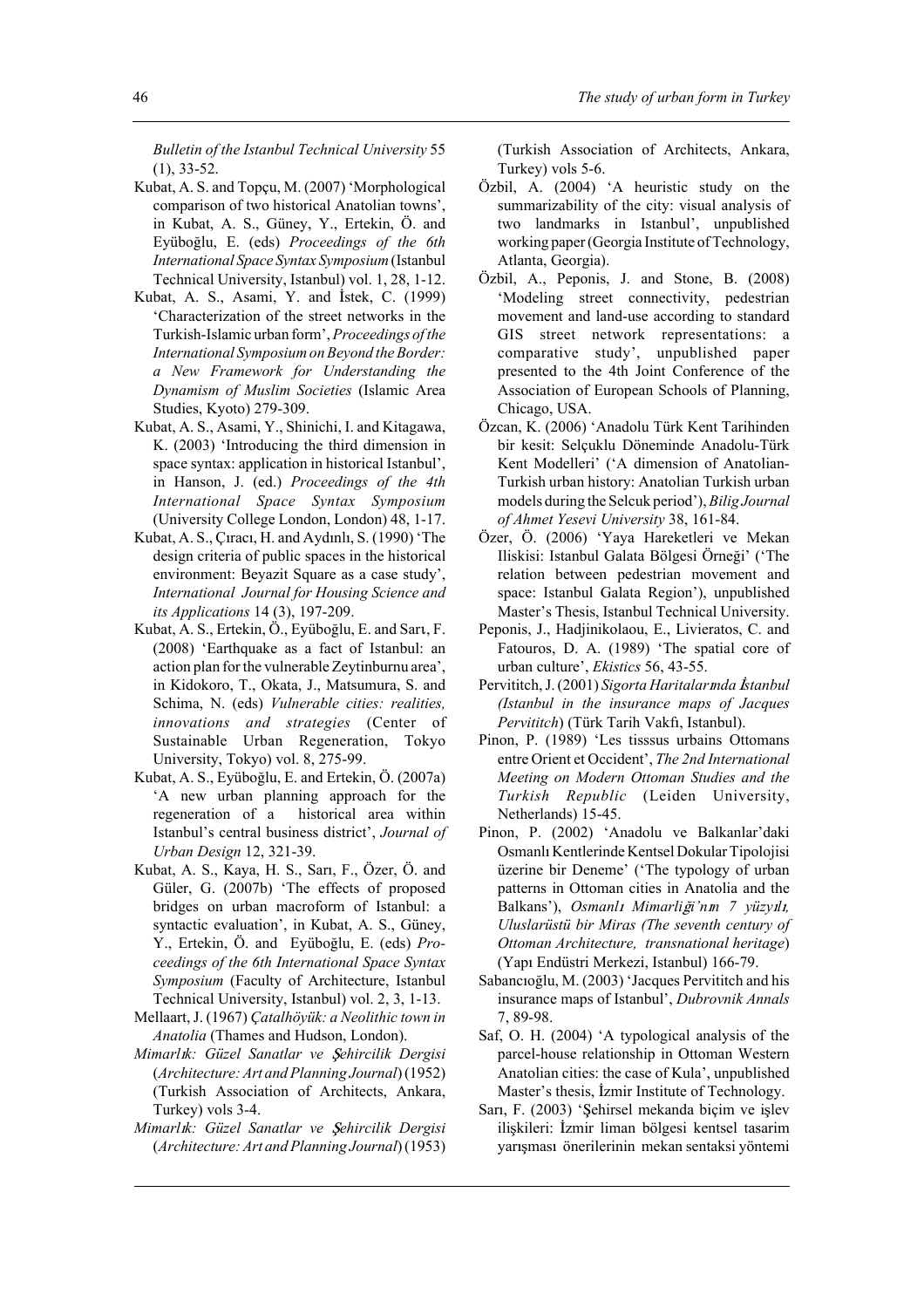ile irdelenmesi' ('Form and function relations in an urban space: space syntax analyses in the waterfront of Izmir'), unpublished Master's thesis, Istanbul Technical University.

- Sey, Y. (ed.) (1996) *Housing and settlement in Anatolia: a historical perspective. Second United Nations Human Settlements Conference (Habitat II)* (Economic and Social History Foundation of Turkey, Istanbul).
- Steadman, P. (2004) 'Developments in space syntax', *Environment and Planning B: Planning and Design* 31, 483-6.
- Suher, H., Dökmeci, V., Kubat, A. S., Çıracı, H. and Yılmaz, Ü. (1983) *İzmit körfezinde kirlenmenin önlenmesi amacina yönelik olmak üzere mevcut çevresel arazi kullaniminin tespiti ve gelecek arazi kullanimi ilkelerinin saptanmasi, Asama 2: Mevcut Cevresel Arazi Kullaniminin Siniflamasi - Belge A* (*Determination of the principles of present and future environmental land uses to prevent contamination at* ¤*zmit bay. Phases A & B: determination and classification of the existing land uses*) (Government of Turkey, Istanbul).
- Suher, H., Kıray, M., Dökmeci, V. and Cıracı, H.  $(1977)$  'Istanbul'da Merkezi İş Alanı Sınırlarının tayini konusunda bir Araştırma' ('A research study on the delimitation of the CBD in Istanbul'), unpublished MS (Istanbul Technical University, Istanbul).
- Suher, H., Kubat, A. S., Çıracı, H., Yılmaz, Ü. and Tomak, S. (1982) 'Istanbul MIA icinde Eminonü-Beyazit-Hanlar Yöresinden bazı bulgular' ('Findings from the Eminonü-Beyazit-Hanlar districts of Istanbul's CBD'), *Journal of the Institute of City Planning* 19, 14-23.
- Tanyeli, U. (1987) 'Onbirinci ve onbeşinci.yüzyıl Anadolu Türk Kentinde Fiziksel yapının Evrim Süreci' ('The evolution of the urban structure in the Anatolian-Turkish city, from the eleventh to the fifteenth centuries'), unpublished PhD thesis, İstanbul Technical University.
- Tekeli, İ. (1973) 'Evolution of spatial organization in the Ottoman Empire and Turkish Republic', in Brown, L. C. (ed.) *From medina to a metropolis: heritage and change in the Near Eastern city* (Princeton University, Princeton, NJ) 244-73.
- Tekeli, İ. (1980) 'Urban patterns in Anatolia: organization and evolution', in Renata, H. (ed.) *Proceedings of the Conference on Conservation as Cultural Survival* (Aga Khan Program for Islamic Architecture at Harvard University and Massachusetts Institute of Technology, Cambridge, MA) 15-27.
- Terzi, F. and Bölen, F. (2008a) 'An analysis of the relationship between housing and economic development', unpublished paper presented to the 48th Congress of the European Regional Science Association, Liverpool, UK.
- Terzi, F. and Bölen, F. (2008b) 'An analysis of the relationship between sprawling and compact development in Istanbul', unpublished paper presented to the Conference on New Approaches in Urban and Regional Planning, Istanbul Technical University, Istanbul, Turkey.
- Terzi, F. and Bölen, F. (2009) 'Urban sprawl measurement of Istanbul', *European Planning Studies* 17, 1559-70.
- Terzi, F. and Kaya, H. S. (2008) *Analyzing urban sprawl patterns through fractal geometry: the case of Istanbul Metropolitan Area*, Centre for Advanced Spatial Analysis Working Paper Series 144 (University College London, London, UK).
- Topçu, M. (2003) 'Şehir morfolojisi üzerinde bir yöntem denemesi: Konya-Antakya tarihi dokularının Karşılaştırılması' ('A study in urban morphological methodology: a comparison of the historical texture of Konya and Antioch'), unpublished Master's thesis, Istanbul Technical University.
- Topcu, M. (2008) 'Konut Değerleri Değişiminin Kentsel Etmenlerle Ölçülmesine yönelik bir yöntem denemesi: İstanbul Örneği' ('A method for evaluation of the changing values in residential housing caused by urban variables: the Istanbul example'), unpublished PhD thesis, Istanbul Technical University.
- Topcu, M. and Kubat, A. S. (2009) 'The analysis of urban features that affect land values: the case of Istanbul', in Koch, D., Marcus, L. and Steen, J. (eds) *Proceedings of the 7th International Space Syntax Symposium* (Royal Institute of Technology, Stockholm) 26, 1-9.
- Tümertekin, E. (1968a) 'The central business districts of Istanbul', *Review of the Geographical Institute of the University of Istanbul* 11, 21-36.
- Tümertekin, E. (1968b) 'The growth and changes in the central business districts of Istanbul', *Review of the Geographical Institute of the University of Istanbul* 12, 28-37.
- Türk, Ş. Ş. (2004) 'The applicability of urban land acquisition methods for the provision of serviced residential land in the Turkish case', *International Development Planning Review* 26(2), 141-66.
- Ünlü, T. (2007) 'Mersinin mekansal biçimlenme süreci ve planlama deneyimler' ('The spatial